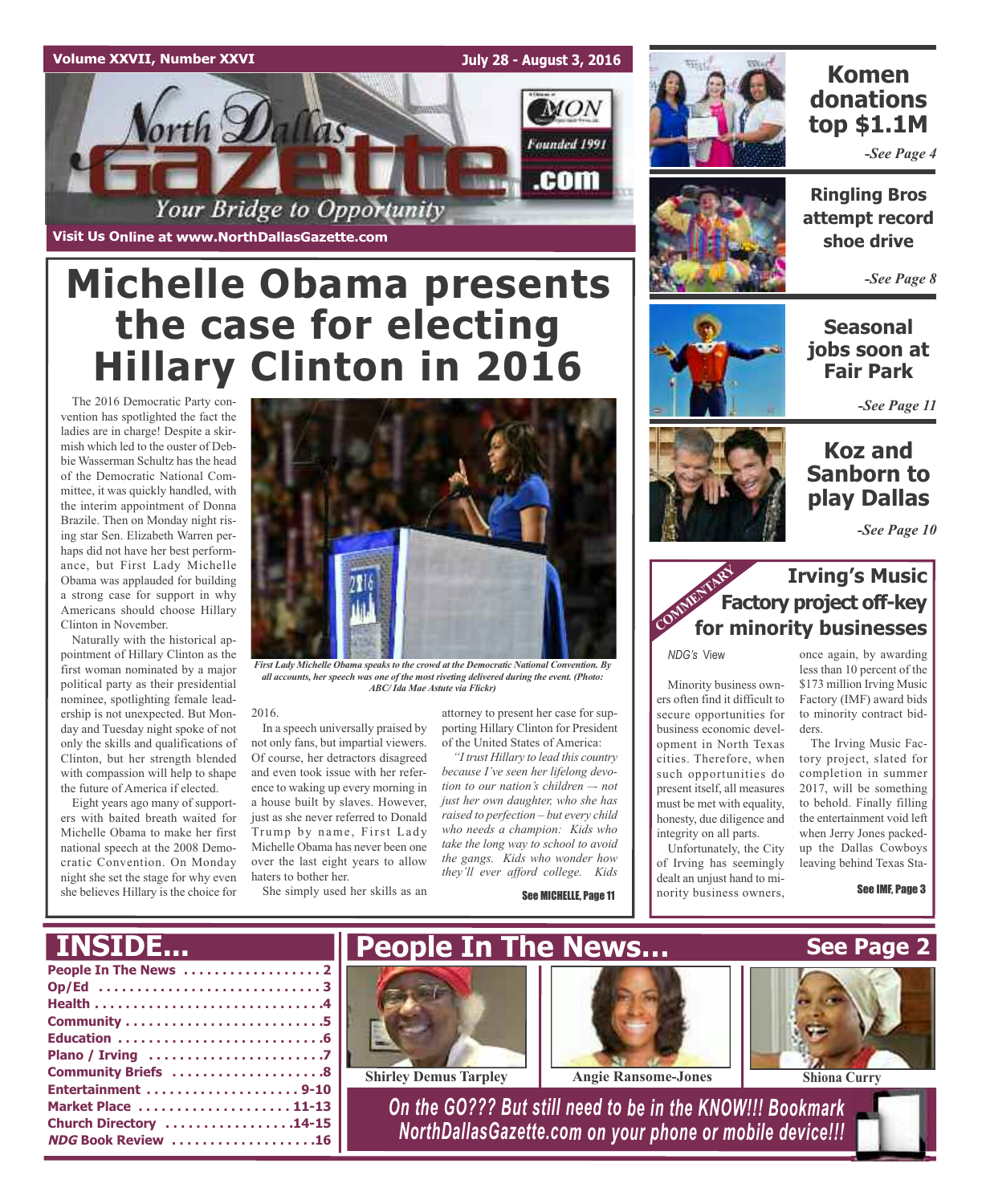# **Shirley Demus Tarpley**

Born and reared in Dallas, Texas, Shirley Demus Tarpley, AKA Sister and Mother Tarpley, believes in a commitment to God, family, church, education and the community. She grew up in a home that consisted of her godly parents (Mr. Lloyd David and Mrs. Cedella Baker Demus), four sisters and three brothers.

Sister Tarpley was educated in segregated schools in Dallas; she attended elementary and middle schools, and in 1959 she graduated from Booker T. Washington High School



(known today as Booker T. Washington Arts Magnet in North Dallas) which was one of only three African American High Schools in the Dallas Independent School District (DISD.)

#### She graduated from Prairie View A & M University, a Historical Black College & University (HBCU) in Prairie View, Texas, with a Bachelors of Science Degree in Business Education and a Minor Degree in Economics.

After graduation from college, she married and began working for Collins Radio Company (the name was changed to Rockwell International) as a Production Secretary. The company was contracted by the United States' government to produce the communication system for their first space ship launched by the U.S. Space Program. This

is one of the highlights in her life, because she received the highest security clearance from the federal government to work on the project.

In 1965 she and the late Mr. Lorenzo Tarpley moved to Carrollton, Texas, and purchased their first home, which at the time was a small suburban town of only 9,000 plus residents; today its population is approximately 150,000 and Blacks comprised of approximately six percent of its population; it was still geographically segregated, making the Tarpley's the first Black family to integrate the "all-white" section

of town.

Sister Tarpley integrated R. L. Turner High School (RLT), the only high school in the Carrollton-Farmers Branch I.S.D. (C-FBISD) at the time. With the exception of her first year of teaching at RLT, she was voted one of the Top 10 Teachers by each senior class until she transferred to the new high school. In 1978 she integrated

Newman Smith High School (NSHS) the second high school built in C-FBISD; she remained at NSHS until her retirement in 1996.

She and her husband had two children, a son, Jarrell

Edwin, a graduate of RLT and the University of North Texas University (UNT) in Denton, Texas. Jarrell was a standout, award winning football player and attended UNT on a full football scholarship. He had the honor of being on the prestigious and highly covered Texas All Star Football Team from the North; only 30 are selected from all of the high schools in Texas each year. He lives in Venus, Texas with his wife, Cleo Spann Tarpley, they have one son.

Her daughter Sheila Donnise is a graduate of RLT

#### See TARPLEY, Page 5

# **Angie Ransome-Jones**

By Ruth Ferguson *NDG* Editor

Angie Ransome-Jones' Path to Peace, A Guide to Managing Life After Losing a Loved One offers insights on how to pick up the pieces of your life when you lose a loved one. Her book focuses on the death of a parent, but the lessons apply to the death of anyone close to you.

Ransome-Jones is clearly a woman of action. She tries to take challenges and find a way to grow and learn from



the heartbreak. Then she takes it a step further and shares her knowledge to benefit her community.After watching her mother lose her battle to cancer years

earlier, once Ransome-Jones dug herself out of the depths of grief she launched Magnifying our Mothers (M.O.M.) in 2010 as a tribute to her mother. The organization's website says grief counseling resources and financial assistance for financially challenged moms are available on an application basis. Through M.O.M., Ransome-Jones is not merely lamenting the loss of her mother; she is honoring her through helping others. That embodies a legacy.

The loss of her father was a different experience because his death was unex-

**Shiona Curry**

ATLANTA, GA (Black-News.com) -- S.N.A.C. it up! CEO/Chef, Shiona "Shi: Curry authors S.N.A.C. it up! Cookbook: Shi's Natural Approach to Cooking (snacitup.com) to inspire children to make healthy food choices. Shi's passion for eating healthy ultimately translated into an aspiration for all children to be healthy, while enjoying food that tastes great.

Shi credits her parents' desire in supplying her siblings and herself with a diet of natural foods, even though she was initially hesitant. However, after adopting positive affirmations into her life, Shi found



food choices. After making a conscious decision to eat healthy, Shi also began exploring her love for cooking, which stemmed from her fascination as a fouryear-old when she would watch cooking shows, and read every cookbook she could get her hands on.

Shi, with the guidance of her supportive parents, began transforming natural foods that are usually considered unappealing to children, such as brussel sprouts and broccoli, and made them "SNACalicious." Shi then decided to create a platform to educate children on the benefits of eating healthy and thinking good thoughts, i.e. "affirmations," while remarkably encouraging her peers to take charge of their lives at a young age.

In the S.N.A.C. it up! Cookbook, Shi uses all natural ingredients and spices, and creates delicious gourmet dishes that are easily reproduced, and as such is a great guide to keep children engaged in taking control of

pected. Whether you are 15 or 40, waking up one day and realizing your parents are both gone is one of the hardest milestones in a person's life. Our parents usually are our cornerstone, the foundation of how we learned to define ourselves and our beliefs. They are also the ones who often provide us with unconditional love. Losing such an emotional safety net is hard.

Then there are the practical realities of handling the affairs of those you love. When the second parent passes away the family often must face with closing the

their overall health.

Shi also conducts a number of workshops and seminars to engage children with the message of healthy eating and thinking, while highlighting the correlation with childhood obesity and diabetes. Program titles include: "Think Inside the Lunchbox," "S.H.A.R.E.W.I.T.H.," "Sweet Life on S.N.A.C," and "Toby's War on S.N.A.C.!"

All programs, including the S.N.A.C. it up! School DVD Curriculum, which are designed to address different aspects of health.

To learn more about S.N.A.C. it up!, visit www.snacitup.com for further information.

interests of both, even if years have passed between their deaths. It can reopen the wound of grief of the other parent. This effort is especially challenging if that loss was never fully processed.

#### **Get your affairs in order**

Ransome-Jones addresses not only the emotional need for allowing yourself to grieve but offers reminders business affairs must move forward decently and in order.

A few examples include: The Social Media Factor – Facebook can be a quick

way to get the word out to friends, but try to notify key family members first. No one wants to discover their brother passed away via a Tweet; that is a quick way to start hurt feelings that will not heal easily. By the way, do you have the login info for your aging family member – otherwise it can be a challenge to gain access to their social media profiles.

Draft a Winning Team – Sometimes you are incapable of explaining everything over and over to other family members, the funeral

#### See JONES, Page 4

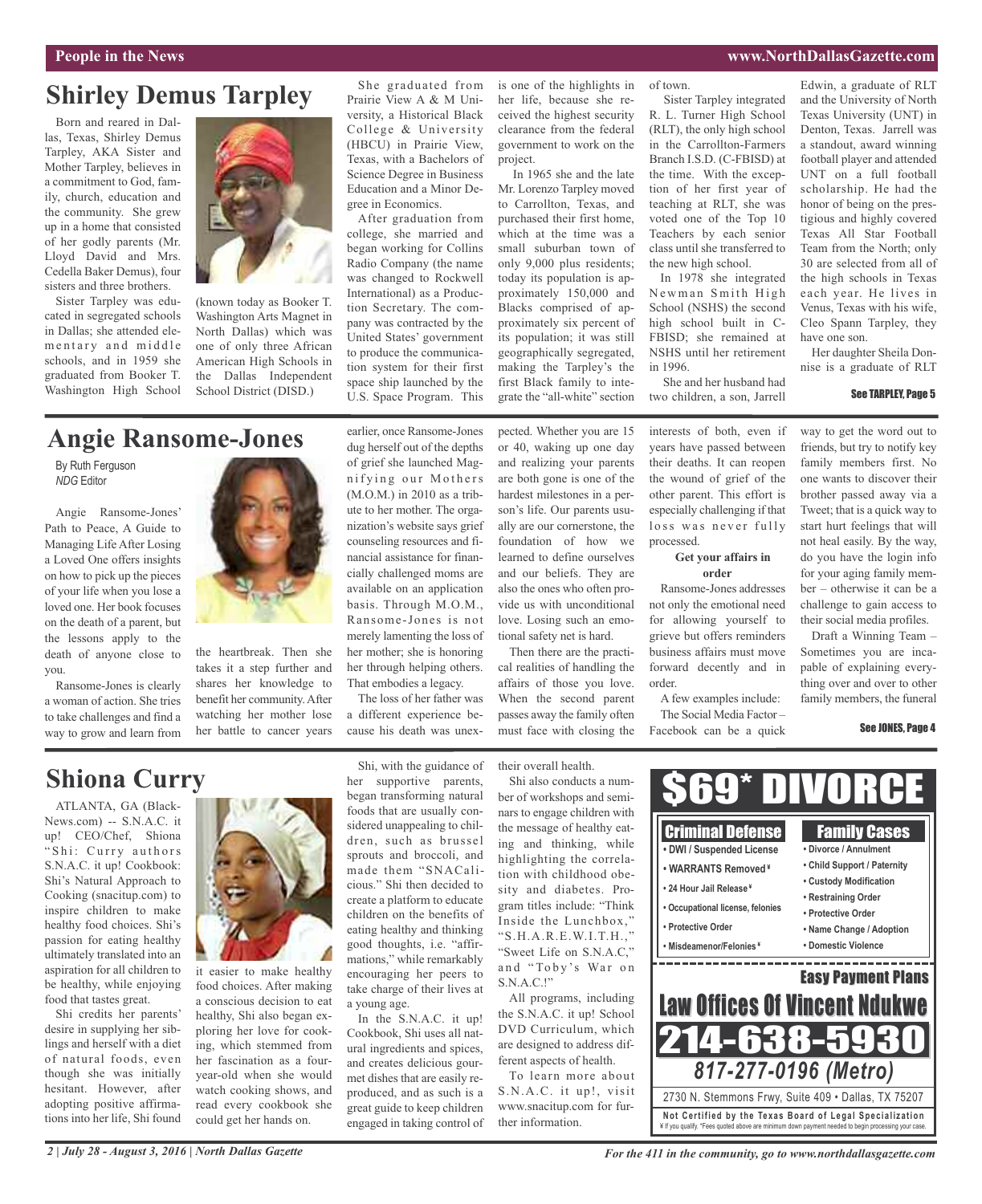#### **www.NorthDallasGazette.com Op-Ed**



*North Dallas Gazette assumes no responsibility for unsolicited material and reserves the right to edit and make appropriate revisions.*

> *"Do what you say you are going to do ... when you say you are going to do it.*

**Publisher's Office:** publisher@northdallasgazette.com

**Sales Department:** marketing@northdallasgazette.com

#### **Editorial Department:**

editor@northdallasgazette.com

#### **Online:**

www.NorthDallasGazette.com www.twitter.com/NDGEditor www.facebook.com/NorthDallasGazette www.pinterest.com/NDallasGazette

## STAFF

**Chairman Emeritus** *Jim Bochum 1933 – 2009*

> **Religious/ Marketing Editor** *Shirley Demus Tarpley*

**Editor** *Ruth Ferguson*

**Published By** *Minority Opportunity News, Inc.*

> **Web Master** *Todd Jones*

**Special Projects Manager** *Edward Dewayne "Preacher Boy"Gibson, Jr. James C. Allen*

**Community Marketing** *Nina Garcia*

#### **Advisory Board:**

*John Dudley Myrtle Hightower Fred Moses Annie Dickson Cecil Starks Willie Wattley Coty Rodriguez-Anderson B. J. Williams Denise Upchurch Barbara Simpkins, ADVISORY BOARD SECRETARY*

*Nicole Scott Michael Watts McKenna Wierman Hope Oriabure-King* **Production** *Margaret Freelon*

**Contributing Writers** *Jackie Hardy Terri Schlichenmeyer*

*David Wilfong*

#### **Advisory Board Committees:**

*Public Relations Planning and Implementation* Cecil Starks, CHAIRPERSON *Business Growth Referral*

John Dudley, CHAIRPERSON

*Program Policy Development* Annie Dickson, CHAIRPE

*Quality Assurance* Myrtle Hightower, CHAIRPERSON Coty Rodriguez

**IMF,** continued from Page <sup>1</sup>

dium and Valley Ranch for AT&T Stadium and their newly opened headquarters in Frisco.

The location of the new entertainment complex is just north of O'Connor between US Highway 114 and Las Colinas Boulevard in Irving. The project will offer 250,000 square feet of entertainment, retail, and restaurant space. IMF plans include a movie theater, comedy club, and more than 20 restaurant options. It will also feature 100,000 square feet of office space.

North Carolina-based The ARK Group is overseeing the project and has worked with many minority firms to ensure proper appropriation of minority contract handling. However, the question remains why are minority contractors in Irving grossly overlooked?

To date, minorities have only been awarded 8.45 percent based on executed contracts totaling \$37,398,138. These awards include A&R Fencing and Southern Glass. In other words, the City of Irving has only paid out \$3.16 million of the \$37 million to minority contractors.

Where is the justice in that?

Over the years Irving has touted their efforts to work diligently with minority communities to ensure the city awards new contract bids for providing growth opportunities for minority businesses. However, when NDG's reporters reached out to gain insight on the IMF opportunities a stone wall of silence was received with unanswered phone

calls and emails.

The ARK Group is the company overseeing this ambitious project, indicated political red tape in Irving was hindering the progress of the deal, but the company was "sure it was going to be completed."

That is great news for ARK, the other contractors, Irving taxpayers and future IMF patrons. But where is the sweet sound of success for minority contractors?

#### **The promises and the financial reality**

According to the City of Irving's MWBE Program Guidelines:

"The purpose of an M/WBE Program is to ensure that minority- and woman-owned business enterprises (M/WBE's) are actively solicited and given an equal opportunity to compete and participate as strategic partners and suppliers of goods and services with the City of Irving. An increase in the number of vendors responding to solicitations from the City of Irving will result in more competition, producing lower pricing for goods and services procured by the city. Partnering with minority- and women-owned businesses is essential to the City of Irving's local economic growth and development. Such companies are vital to job creation, and they help sustain local economic competition and enhance the city's overall quality of life."

For this project the City of Irving has established the following minimum participation goals for minorityand women-owned businesses, with the caveat, goals are subject to periodic review. **The category goals**

**outlined were:** Construction – 30% Architectural& Engineer-

 $ing - 28%$ Professional Services –

33%

Other Services – 20%  $Goods - 10%$ 

The overall goal for the City of Irving is a minimum of 26 percent.

So out of \$173 million dollars, minority contractors were deemed qualified only to do \$37 million dollars in fencing and glass? Was the city unable to find any others qualified to do anything else? What about the City of Irving's pledge to award minorities up to 30 percent of construction?

**Seeking accountability** Community activist, Anthony Bond told NDG has spoken with several Irving city officials including City of Irving Mayor Pro-Tem Dennis Webb, John Danish, Allan Meagher and David Palmer, supporters of IMF. Bond sought accountability of the City of Irving's M/WBE goals as outlined in the M/WBE Policy. The question is how are these goals being met in this \$173

million dollar project? According to Bond, he received verbal commitments from both Noah and Rick Lazes of the ARK Group they have asked Skanska, the contractor building the IMF to comply with the City of Irving M/WBE goals as stated in the M/WBE Policy. To date, Bond is sorely disappointed in the numbers reported by the City of Irving.

"To me this is unacceptable," says Bond. "We have an M/WBE Coordinator, Deborah McVean that I have reached out to with no response to ask, what is she doing to earn her salary? I want to know. The City Manager, Chris Hillman works at the pleasure of the City Council. What is he doing to ensure accountability to all involved to ensure the M/WBE Policy of the City of Irving is being

adhered to? Finally, I spoke to Pop Sadler, a Black community leader in Charlotte, NC, where the ARK group built a Music Factory there. I am very pleased to hear from him that the ARK Group has reached out and assisted the minority community there to get a chance for fair participation in contracting and job opportunities. That is what I want and am looking for here in the Irving Music Factory, too." **Fair share, not leftovers**

To be clear, the minority contractors are not looking for a handout. A fair opportunity to participate just as their White counterparts in the IMF bidding process. Their products and services are just as good, if not better. They also know the city of Irving just as well and want a chance to reinvest in the city and their respective communities.

Minorities will be expected to patronize the Music Factory. NDG will be called upon to promote the venue to our audience, usually for free. But as African Americans significantly influence entertainment trends and are heavy entertainment consumers, the goal is a fair chance to fight for those advertising dollars, just as minority contractors have to pursue construction dollars.

In 2016, the minority community is beyond frustrated in having to fight injustices on so many fronts. Be it in the school systems or the legislative halls and courtrooms. Definitely in our business systems, minority business owners have a right to expect fair and impartial business practices.

Irving minority business owners want a fair chance to be included because they are a vital part of the community. Through job creation and community reinvestment, Irving benefits from a healthy minority business community. These organizations will continue to be a part of Irving's success long after the patrons who are wowed by the entertainment center have gone back to their homes.

*The North Dallas Gazette, formerly Minority Opportunity News, was founded in July 1991, by Mr.Jim Bochum and Mr.Thurman R. Jones. North Dallas Gazette is a wholly owned subsidairy of Minority Opportunity News, Inc.*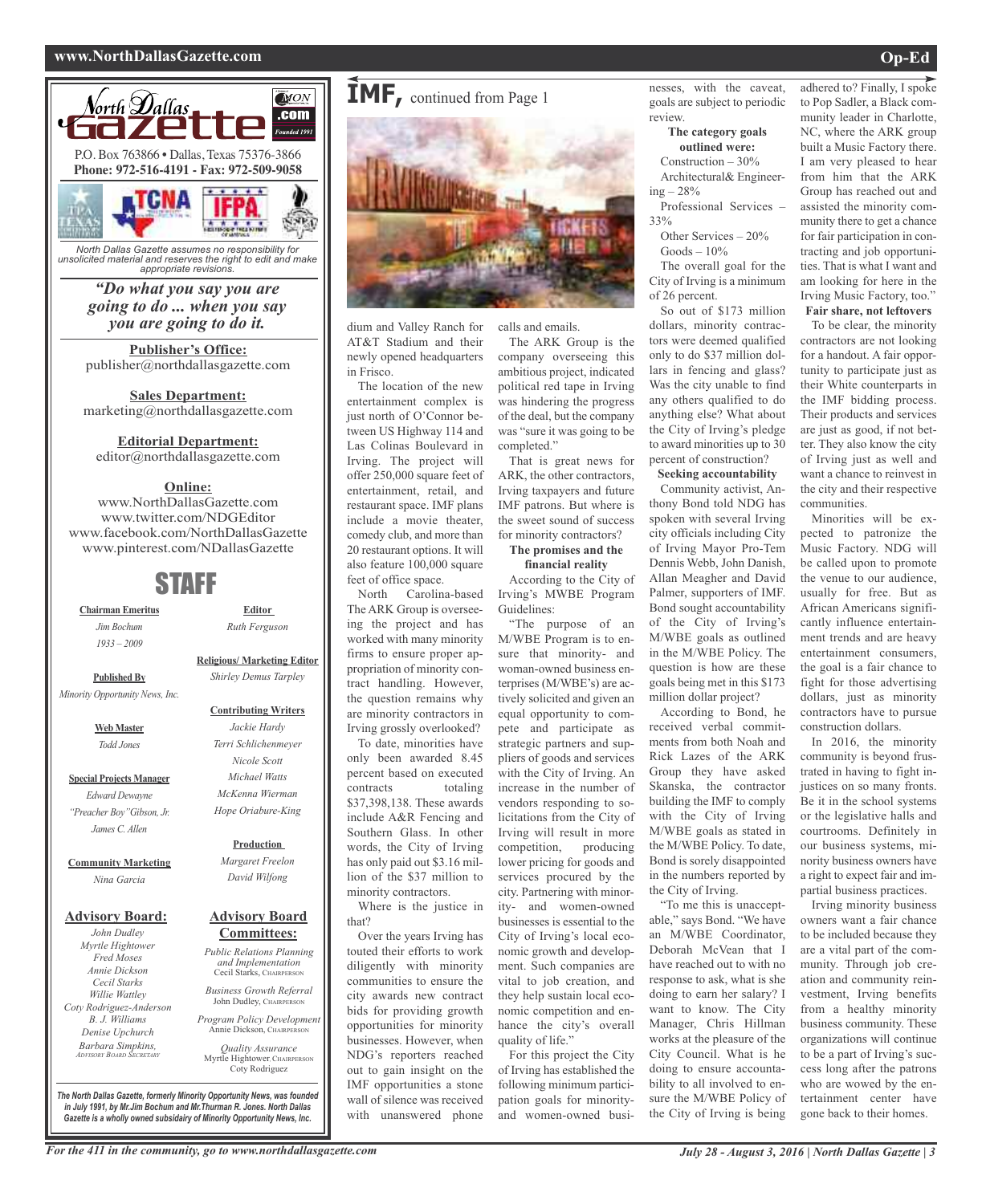# **Komen gives more than \$1.1 million for health services and research**

Susan G. Komen Dallas County has announced its 2016-2017 Community Partners, who are the recipients of Komen Dallas County grants to fund no-cost or lowcost breast health services in Dallas County. Through these grants and its investment in breast cancer research, Komen Dallas County has extended over \$1.1 million in funding this year to fight breast cancer.

The 2016-2017 Community Partners include: **Screening Mammo-**



*Charla Gauthier (left) and Maiya Bangurah (right) from Methodist Health System Foundation with Nicole Metcalf, executive director of Susan G. Komen Dallas County, at the 2016 Dallas Race for the Cure Kick-Off Party*

**grams** Methodist Health System MethodistHealthSystem.org / 2 1 4 - 9 4 7 - 0 0 2 6 /

Parkland Health & Hospital / 214-266-3300 / ParklandHospital.com

#### **Diagnostic Services**

Bridge Breast Network / 214-821-3820 / Bridge-Breast.org Methodist Health System

/ 2 1 4 - 9 4 7 - 0 0 2 6 / MethodistHealthSystem.org Parkland Health & Hospi-

tal / 214-266-3300 / ParklandHospital.com **Treatment Services**

Bridge Breast Network / 214-821-3820 / Bridge-

**Transportation Assistance**

American Cancer Society/1-800-227-2345/ Cancer.org

Parkland Health & Hospital / 214-266-3300 / ParklandHospital.com

#### **Patient Navigation**

Bridge Breast Network / 214-821-3820 / Bridge-Breast.org

Methodist Health System / 2 1 4 - 9 4 7 - 0 0 2 6 / MethodistHealthSystem.org "The Dallas CountyAffiliate of Susan G. Komen is so

grateful for the support from our 2015 Race for the Cure volunteers, fundraisers and sponsors who have all made it possible to support our Community Partners. These are quality organizations that provide vital breast health services to our local community, including screening, diagnostic services, treatment, transportation and patient navigation," said Nicole Metcalf, executive director of Komen Dallas County. "I en-

See KOMEN, Page 5

### **The summer heat wave has officially hit the Lone Star State** SYMPTOMS OF HEAT

Breast.org

The dreaded summer heat wave is officially here, and Texans everywhere can feel it. With temperatures reaching in excess of 100 degrees Fahrenheit, Texans need to take precautionary measures to beat the heat.

Each summer thousands of people suffer from heat cramps, heat exhaustion, or even heat stroke. Listening to the weather forecasts warnings, being aware of impending heat waves, and discussing an action plan

for heat related emergencies with your family, could all help to defend against the unrelenting heat.

"The summer heat can affect those in- and outdoors. Heat waves often cause power outages, leav-

ing people without air conditioning and therefore susceptible to the elements," said Keith Rhodes, chief executive officer, American Red Cross North Texas Region. "When this happens, people should go to a library, mall, or somewhere else that has a working air conditioner to keep cool." By community members looking out for each other and adhering to heat precautions, Texans can survive another Texas summer.

they are in their grieving journey with reference See TEEN, Page 16

R E L A T E D E M E R - GENCY: Heat related emergencies do not always appear as you would think. Individual symptoms may

points.

**JONES,** continued from Page <sup>3</sup>

directors, insurance company, etc. When people ask what can they do to help, and you have confidence in them – take them up on the offer and get their help on tasks requiring immediate attention.

Create a Control Book – Someday your family and friends will face the heartbreak of putting your affairs in order. Having critical information in an organized document or book is impor-

tant. For example, PIN numbers and passwords they will need to access your financial accounts. Phone numbers to employers, insurance company, and retirement accounts.Also, include an outline of any final wishes for the services and organizations to notify. For example yoursorority or fraternity, or former co-workers. These are people not in your life on a regular basis but important to you.

When a friend loses a loved ones, often we do not know what to say and how to help them in their darkest moments. Path to Peace, A Guide to Managing Life After Losing a Loved One is a book to have on hand and share. It is personable as Ransome-Jones discusses



**NORTHWOOD UNIVERSITY Adult Degree Program** 

quick bite size sections. This format can allow the reader to focus quickly on where

# **Enrolling Now, Fall 2016**

- . Bachelor's degrees designed to fit your busy lifestyle.
- · Eightweek courses offered evening, weekend and online.
- Ask about our work life learning experience.
- . Transfer up to 92 credits.
- . Military friendly and Yellow Ribbon Program participant.





instich wat das Arbay bedagt Matyrie. Pa is instruction af particular, Matyritis dans, etw. Debate train it Mo<br>Instrumed particular a month plane above and renorm as it wild OHI while off of regular continuum to refer acti HELL SAN THESE JONNA

When indeed from the first matrix<br>(  $\sim$  10  $\mu$  m) and a changing out of the<br>response of a transformation of the Contraction of the contract of the<br>contraction of the Contraction of the contraction of the contraction of<br>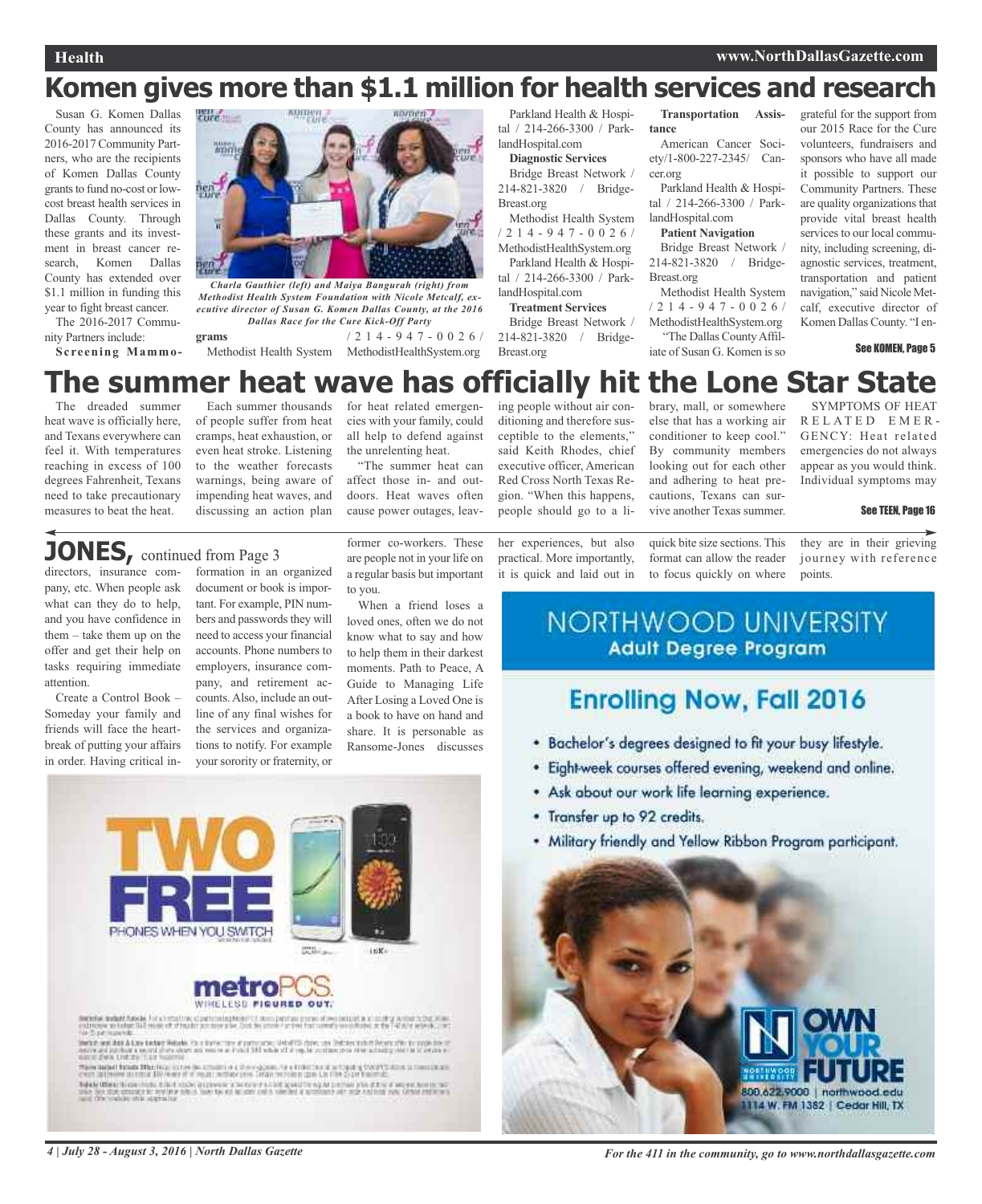# **Celebrating 25 years of Kidd's kids**

Combine Fresh Prince of Bel-Air fashion with delicious food, handcrafted cocktails, a silent auction and a raffle…and what do you get?

The greatest '90s throwback party ever, dude!

That's right, Kidd's Kids is celebrating its 25th Anniversary with a one-of-a-kind party that you won't want to miss. The New Kidd's Kids On the Block Party will begin at 7 p.m. Saturday, July 30, at the Empire Room, located at 1225 N. Riverfront Blvd., in the Dallas Design District.

"It's crazy to think that this year marks the 25th anniversary of Kidd's Kids!" said Caroline Cradick, Kidd's

daughter and executive director of the Kraddick Foundation. "My Dad would be proud, and he'd certainly want to throw a party to celebrate. So I hope everyone who loves Kidd's Kids will

the fun and help us continue to offer life-changing vacations for these wonderful kids and their families." *Facebook*

So dig out your favorite '90s outfit and get ready to dance. Live music performed by '90s cover band The Clin-

**KOMEN,** continued from Page <sup>4</sup>

courage all Dallas County residents to join us in the fight to end breast cancer, whether that's through volunteering, fundraising or registering for the 2016 Komen Dallas Race for the Cure® on Oct 15. We are committed to this effort. Are you?"

Registration is now open for the 2016 Dallas Race,

which will take place on Saturday, Oct. 15 at NorthPark Center. To register for the city's largest annual breast cancer fundraiser, visit www.komen-dallas.org/dallasrace, or attend early inperson registration at North-Park Center on Aug. 6 from 1:30 p.m. to 3:30 p.m. 100 percent of the net proceeds

come out, dress up, join us in

from the event fund vital breast health services for Dallas County residents and cutting-edge research to find the cures.

In the last six years alone, Komen Dallas County has invested more than \$9 million in no-cost or low-cost breast cancer education, screening, treatment and support services for uninsured and underinsured residents.

# **TARPLEY,** continued from Page <sup>2</sup>

and Texas Woman's University (TWU) in Denton, Texas, was a standout cheerleader in Peewee, Junior High and Senior High Schools (she integrated all three cheerleading squads.) Sheila was honored by the RLT Football Team as their personal Sweetheart her junior and her senor years. She was the first Black and only cheerleader honored with this title two years in a row, and this honor stands today. Sheila attended TWU on an academic scholarship. She is married to William (Bill) Lott; they have three children, and they live in Carrollton, Texas. Sheila is also a minister in the gospel.

Sister Tarpley is the proud grandmother of four: Tyanna Donnise, David Ed-

ward, and Philip Immanual Lott and Deven Jaquan Tarpley.

In 1991 she became the first Black female to integrate and serve on the Carrollton City Council. In 1993 she ran unopposed for council and received the second highest votes in the history of Carrollton's elections. This record stands to this day. In 1995 she became the first Black to serve as Mayor Pro Tem for the City of Carrollton.

Sister Tarpley received her Master's Certificate in Dispute Resolution (Mediation, Negotiation, and Arbitration) from Southern Methodist University (SMU) in Dallas, Texas.

In 2001 she became the first Religious Editor for the North Dallas Gazette

weekly newspaper in Plano, Texas--"North Dallas' Weekly Paper of Choice." She continues to serve in that position.

Her parents taught her to take pride in her heritage, to strive for the best in everything you do, to accept all people as they are, and to love and trust God above everybody and everything else. She continues to live by the teachings of her late parents and has always shared this philosophy with her children, her family, her church, school and her community.

Sister Tarpley is a proud member of Bethel Bible Fellowship Church in Carrollton, Texas where her spiritual guidance is lead by Dr. Terrance Woodson, Senior Pastor and Sister Ve Woodson is the First Lady; the Associates pastors are Larry (Chap) Gardner and Brenda Patterson

ton Years will get the party rocking, and a special performance by Caroline Cradick and Radio DJs will close out the night with a bang.

Be sure to come hungry – and thirsty – as great food and drinks will be provided by Nine Band Brewing, Fuzzy's Tacos, Chili's and Glazier's.

Tickets are now on sale for just \$100 for adults 21+, and include entertainment, food and adult beverages.All proceeds will be donated to the Kraddick Foundation to help fund the annual Kidd's Kids trips that have sent more than 1,000 special-needs children and their families to Walt Disney World over the years.

To purchase tickets, visit KiddsKids.com.

Founded in 1991 by legendary radio personality Kidd Kraddick, the Kraddick Foundation and Kidd's Kids were developed on making a difference in the lives of children with life-altering illnesses and special medical needs. During the five-day trip, which is scheduled for Nov. 17 - 21 this year, Kidd's Kids and their families enjoy all the excitement that a Walt Disney World getaway can offer. Children selected for the trip are between the ages of 5-12 years old, suffer from a life-altering illness, demonstrate a financial need and reside in one of the 65plus markets in which the nationally syndicated Kidd Kraddick Morning Show airs.

**Community News**

Over the years, more than 1,000 children and their families have attended the trip, totaling more than 3,750 people.

The Kidd Kraddick Morning Show is a syndicated morning radio program that can be heard on more than 65 stations across the country, and on American Forces Radio, from 6 - 10 a.m. CST. The award-winning show is also featured on television's Dish Nation, a fast-paced entertainment program airing weeknights nationwide. For more information visit KiddNation.com.

# Jnstagram<br>@northdallasgazette **EGAL NOTICE**

**Follow Us On** 

These Texas Lottery Commission scratch ticket games will be closing soon:

| Game # | Game Name / Odds                                     | ś              | <b>Official</b><br><b>Close of</b><br>Game | End<br><b>Validations</b><br>Date |
|--------|------------------------------------------------------|----------------|--------------------------------------------|-----------------------------------|
| 1736   | Hit \$200,000<br>Overall Odds are 1 in 4.13          | S5             | 8/5/16                                     | 2/1/17                            |
| 1593   | <b>Diamond Dollars</b><br>Overall Odds are 1 in 2.52 | \$50           | 8/12/16                                    | 2/8/17                            |
| 1737   | Hit \$500,000<br>Overall Odds are 1 in 3.80          | \$10           | 8/13/16                                    | 2/9/17                            |
| 1677   | Find the 9's<br>Overall Odds are 1 in 4.42           | S <sub>2</sub> | 8/22/16                                    | 2/18/17                           |
| 1702   | Funky 5's<br>Overall Odds are 1 in 3.89              | \$5            | 9/28/16                                    | 3/27/17                           |
| 1630   | Super Weekly Grand<br>Overall Odds are 1 in 3.97     | \$10           | 9/28/16                                    | 3/27/17                           |

# -TEXAS-<br>.ottfay

Rel probled octo pro panel internation, your tolertheyang area if t-800-306-4888. Must be 18 or side to pantiace a telef. The Timux Cottery moderns from school for any withouts. C-25-6 Theoristically Continuous: All Agilia lowing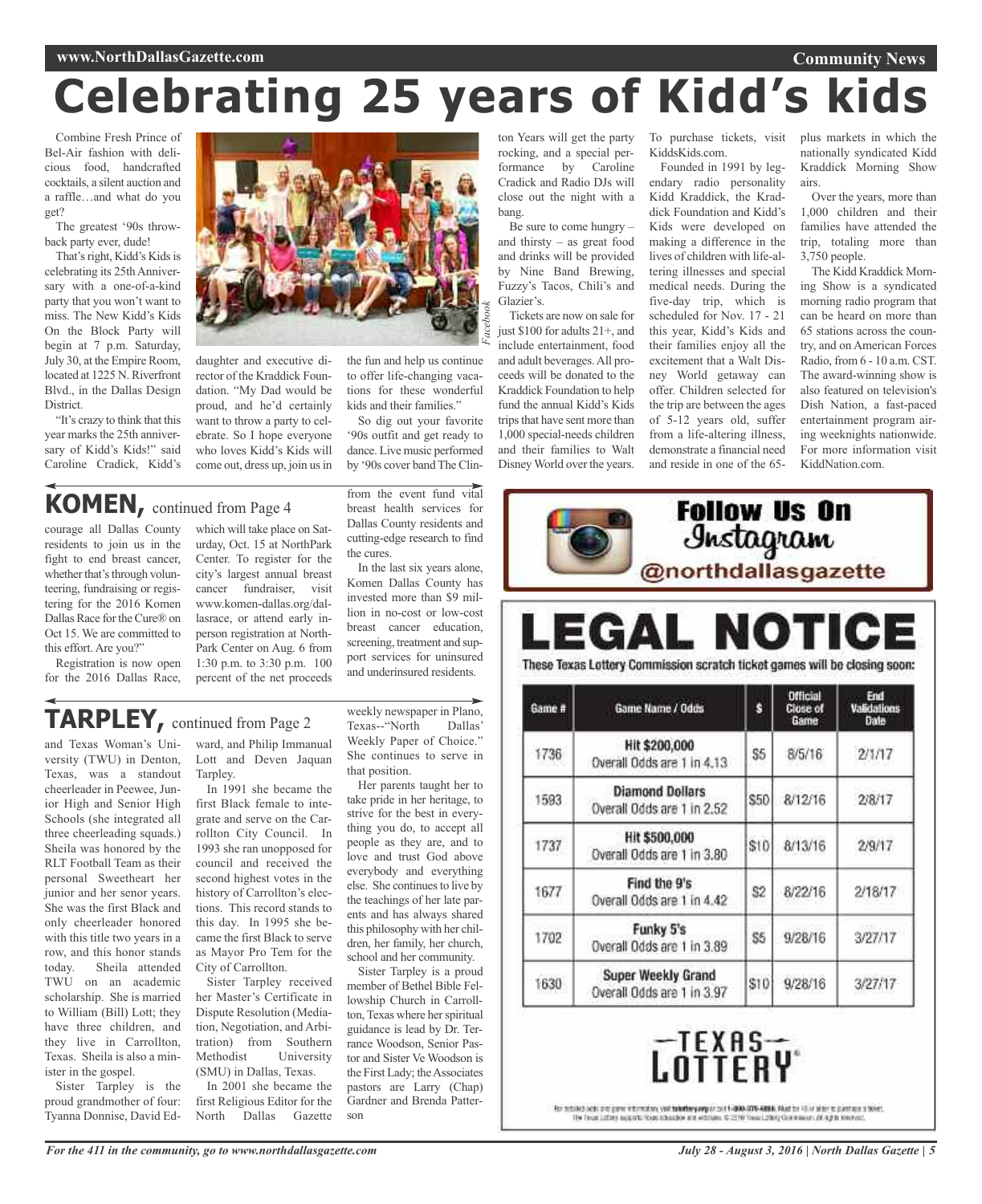# **Dallas ISD, Youth World celebrate serving of 100,000th free meal**

Last week, amid the organized chaos that is lunch service at Youth World Learning Center each summer day, the 100,000th free meal was served there by the Dallas ISD Summer Food Program.

That number was celebrated on Monday, July 18, by staff, students, volunteers and partners at the center, which serves at-risk children by offering supplemental education resources, economic relief community support and more.

Executive Director Darla Shirley said she almost can't believe how far the center has come, from humble beginnings in an old, crumbling warehouse without air conditioning in north Oak Cliff to a more modern facility down the street from Dallas ISD's David W. Carter High School. That 100,000 free meals have been served

through Youth World is quite a we've been working together." feat. "This number represents hearts," Shirley said. "Hearts, faces and little tummies."

Starting Youth World in 1998 with little more than a crafts table, borrowed computer and some jump ropes, Shirley said she expected 30 kids to participate that first summer. However, 100 showed up. "It was so heartwarming and heartbreaking at the same time," she said. "We just couldn't stop." In the 20 years since, the demand for services has grown, and now Youth World has a building to match.

Margaret Lopez, executive director of Dallas ISD's Food and Child Nutrition Services, said the need for child nutrition is great during the summer. "It's been a strong partnership with Youth World," she said. "Eighteen years



*Balloons are released to celebrate then 100,000th free meal served at Youth World by the Dallas ISD Summer Food Program. Photo courtesy of Dallas ISD.*

# **Making financial literacy fun**

By Nathaniel Sillin

What important lessons will you teach your child this summer? Riding a bike? Sharing with others? How about teaching them important financial skills.

Financial literacy may not immediately come to mind when parents think of essential skills for students, but what children know about money at a young age can shape the way they manage money in adulthood. In fact, a 2015 study by the Financial Industry Regulatory Authority (FINRA) found that credit scores among young adults improved in states with mandatory financial education.

However, not all states implement financial education. So how do we close the gap between what American students currently know about money and what they need to know?

Edutainment – one of the key personal finance instruction tactics Visa uses to reach people of all

ages – is an innovative learning method to strike a balance between education and entertainment. Students can learn financial lessons without feeling like they're studying, and edutainment can help them retain the information better. According to a 2013 study commissioned by the Bill & Melinda Gates Foundation, students who played educational games in addition to the standard curriculum performed better on tests than students who didn't.

Here are a few simple ways your child can learn about money this summer.

**Pocket Change Kids:** It's designed to teach the importance of savings early in life. The main component of this program is a highly effective, innovative elearning platform. Moreover, this program is multi-touch and incorporates parent-child interaction tools, poster contests, live events, and more. Pocket Change Kids is

See FUN, Page 11

She noted that children and youth 18 years old and younger are welcome at any of the Dallas sites for the free meals.

"At Youth World, they exercise their bodies and their brains, and they need fuel for all of that,"

Lopez said.

Shirley thanked the community support and many partners that help keep Youth World running. "Only a community and an army could do this for so many kids," she said. Beyond meeting immediate needs, she said the center of-

fers a place where children can find hope and their futures. "There's so much more that needs to be done."

To find where free meals are offered this summer, visit the Dallas ISD Summer Meals page, which offers a location tool.

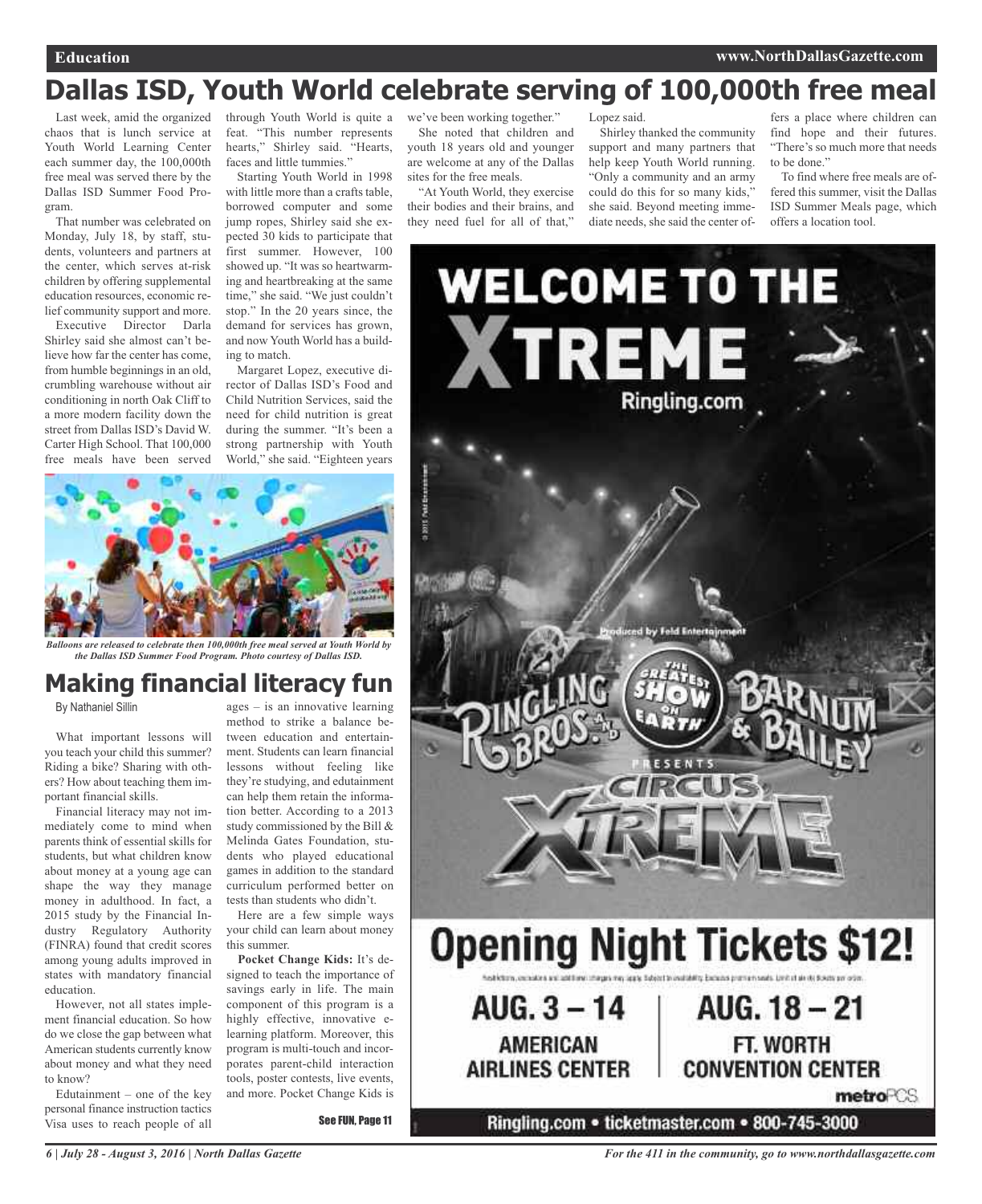# **Brandi Redmond to host 'Bad Moms' party at Studio Movie Grill in Plano**

No one is perfect, especially when you have kids constantly screaming, throwing toys, drawing on the walls and refusing to cooperate.

Studio Movie Grill thinks mothers shouldn't feel guilty when they accidentally forget to pick up a kid from practice or when they ruin their homework by spilling a little bit of mommy juice on it. That doesn't make you a bad mom.

Every once in a while, though, every mom deserves to "Party Like A Mother," and that's exactly what Studio Movie Grill has planned. It's all tied to the release of the summer comedy Bad Moms, starring Mila Kunis, Christina Applegate, Kristen Bell, Jada Pinkett Smith, Kathryn Hahn and more.

This Friday, July 29, SMG Plano is hosting a very special Bad Moms



party hosted by Brandi Redmond, star of Bravo's The Real Housewives of Dallas. Brandi will meet and greet fans from  $7 - 8$  p.m., then join them for an 8:30 p.m. showing of the movie.

SMG Plano is located at 4721 W. Park Blvd. Tickets may be pre-purchased here: h t t p s :  $//$  w w w . s t u diomoviegrill.com/Ticketing/Start/bad-moms-special-event

Studio Movie Grill is also offering two special deals for groups of 10 or more to

enjoy this sure-fire hit movie through Aug. 13 –

· Girls' Night Out Package – includes movie admission, an entrée, an appetizer or dessert and a glass of SMG Cellars Cabernet or Betty's Blend, or a special Mother-Of-All-Ritas frozen margarita with a prosecco sidecar. All for just \$30 per person.

· Party Like A Mother Package – includes movie admission, an entrée, an appetizer or dessert and a glass of Chloe Red Blend

249 or Kung Fu Girl Riesling, or the special Mother-Of-All-Ritas frozen margarita with a prosecco sidecar. Just \$33 per person.

Both packages include a special Bad Moms souvenir wine glass (while supplies

last) to remember your night out with the girls!

Space is limited, so gather your BFFs, schedule a babysitter, book an Uber and enjoy some time away from the little hellions. Really, you deserve it! (New

Uber users are encouraged to use the code SMGBad-Mommy to receive \$20 off their first ride!)

For more event and contest information, please visit studiomoviegrill.com/Story /badmomsplaydate.

INJURED IN AN ACCIDENT? Let Us Get You The Help & Money You Deserve

> Auto Accidents 18 Wheeler Wrecks Slip & Fall

(214) 749-0040



We Also Handle Criminal Defense & Wills and Probate

Gina Smith & Associates 2141749-0040

Free Parsonal Injury Consultation.

**Irving ISD online registration help desk is now available**

Online registration is underway for the 2016-2017 school vear at www.irvingisd.net/registration. Returning students (students who attended an Irving ISD school on the last day of school, June 2) should have received a letter in the mail with their unique snapcode and registration instructions. New students to the district do not require a snapcode and can register online as well.

For a lost InfoSnap snapcode or questions about the registration process, call 972-600-5250 through Aug. 4 or individual schools starting Aug. 8.

For technical difficulties, parents can call the InfoSnap Support Line toll free at (866) 752-6850 or support@infosnap.com.

# **Lightning suspected in recent Frisco duplex fire**

Frisco dispatch was alerted to a fire in the 11400 block of Still Hollow Drive, a duplex residential structure, at 2:56 p.m. The first fire unit arrived at 3:01 p.m.

Upon arrival, firefighters found heavy smoke fire coming from the roof and attic area. Units began an offensive interior attack. Firefighters reported the fire 'under control' at 3:25 p.m. No one was injured.

Witnesses stated they saw lightning strike a house before seeing smoke and fire coming from the home. The official cause of the fire is still under investigation.

Frisco Fire Department sent two engines, an aerial ladder, an ambulance as well as the department's rescue, rehab, and safety specialty units to battle the blaze.

The combined square footage of the duplex was approximately 4,300 square feet.



Win Free NDG Prizes & Giveaways!



Be among the first 100 NDG YouTube subscribers and win prizes & giveaways to the hottest concerts and events in the DFW area.



Search for and subscribe to the North Dallas Gazette **Channel on YouTube** 

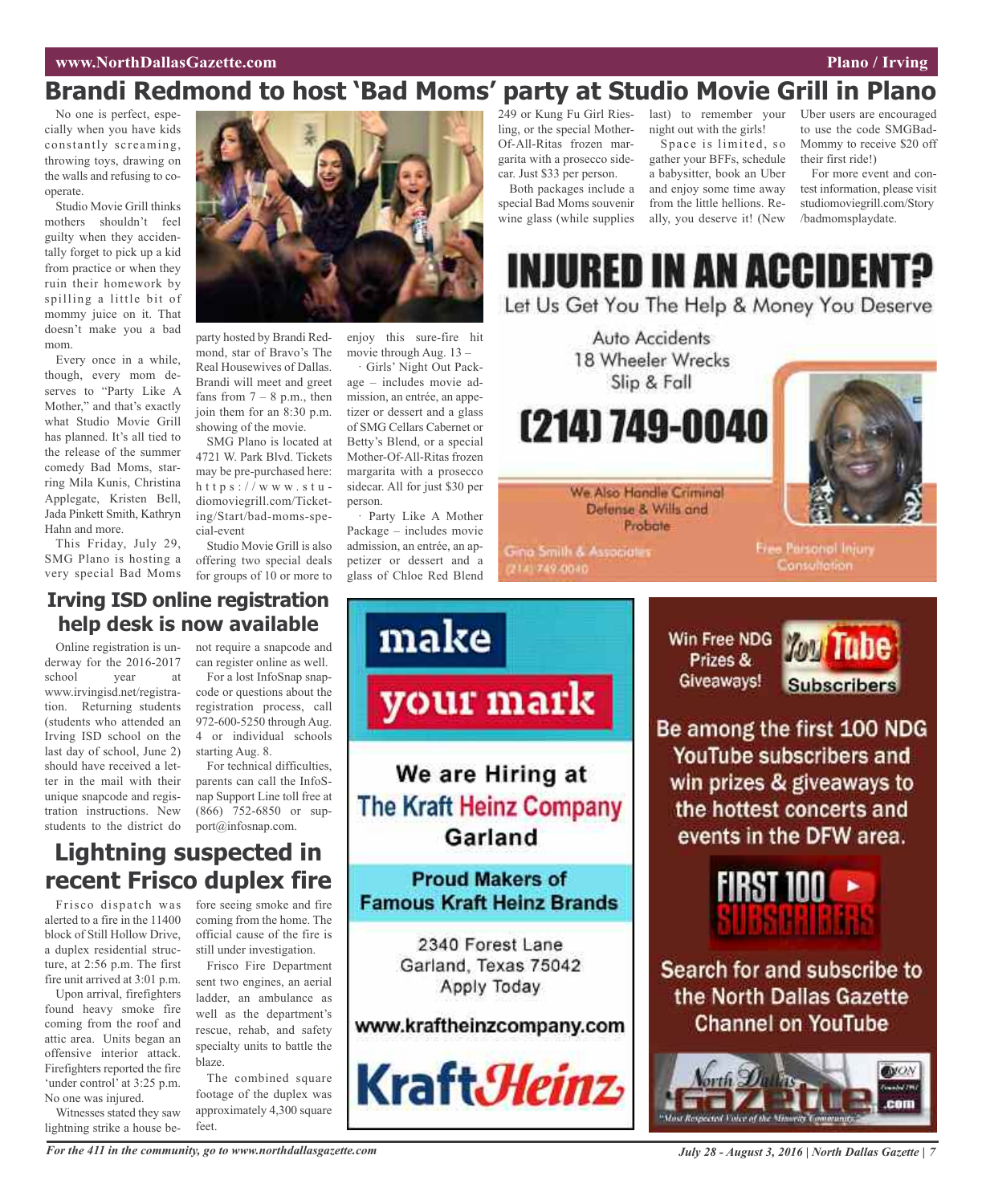#### **Community Briefs**

#### **CARROLLTON Free irrigation inspections are available until September**

Through the City's Save Water by the Yard program, free irrigation inspections are now available. Eligible Carrollton Water Utilities residential customers, with in-ground irrigation systems, can apply to receive the inspections through September 30 or until the funds are exhausted.

Save Water by the Yard inspection service includes a consultation by a licensed irrigation expert who will check the settings on the sprinkler system's control box, check all system lines for leaks and improperly functioning sprinkler heads, and provide customers with tips on system maintenance and water conservation. Residential customers who previously participated in 2014 or 2015 are ineligible for an inspection in 2016. If interested in this service, residents should call 972-466-3000 for more information or to make an appointment for an inspection.

For more information on Carrollton water conservation, visit cityofcarrollton.com/water or contact the Public Works Department at 972-466-3425 or Water Utilities at 972- 466-4206.

#### **GARLAND Garland NAACP and Garland ISD hosting Back-to- School Fair**

Garland ISD has partnered with the Garland Chapter of the NAACP to host the 2016 Health Fair and Back-to-School Rally. The event is scheduled for Saturday, Aug. 20 at the Curtis Culwell Center.

Carol Blakes of the NAACP shared, "This is the Garland NAACP Unit's 14th year hosting this event and we are excited about the growth and expansion. We started out



*The Garland NAACP along with Garland ISD will be hosting a Back-to-School fair on Aug. 20.*

at the Gale Fields Recreation Center, moved to Mt. Hebron Baptist Church for the last three years and this year, thanks to GISD, we are at the Curtis Culwell Center. This event is free and it is open to all residents of Garland and surrounding communities.

We have planned a funfilled day that includes health and wellness vendors, free health screenings, immunizations for the children, information sessions, free school supplies, free clothes, food, indoor and outside entertainment and lots of games and activities. "

Students, accompanied by a parent or guardian, will have an opportunity to receive free school supplies, clothes and uniforms, as well as low-cost immunizations, and more. Garland ISD students must register by Aug. 1 to receive the free supplies.

Blakes added, "Our goal is to equip students with their basic needs to start the school year. The Garland NAACP Unit is able to do this with the help of sponsors; including local churches, organizations, GISD and other donors from the community."

Details and the registration form can be found here: http://www.garlandisd.net/sites/default/files/ english\_flier\_edit\_4.pdf.

#### **Family Night Out**

The City of Garland plans to close National Park and Recreation Month with a bang. The public is invited to bring a blanket and chairs to Family Night Out at 6 p.m.

Saturday, July 30, at Central Park in Garland.

Food trucks, children's entertainment, bounce houses, games, and live entertainment by Downtown Fever is on the agenda. The celebration will finish with a fireworks display at 9:30 p.m. See event details at GarlandParks.com.

#### **RICHARDSON Bowl for Kids Sake event schedule for July 30**

The McKinney Public Library System experienced record setting numbers in June, and this month are on pace to surpass them as adults and children check out books, attend events, and participate in the summer reading program.

The libraries checked out nearly 1.2 million items and the computer stations logged more than 30,000 hours in the first nine months of the fiscal year. Last month, more than 168,000 items were checked out and more nearly 5,000 computer hours were logged in June, an increase of more than 6,000 items checked out and 1,000 computers hours from June 2015.

"Our libraries have focused our efforts on bolstering our partnership with the local schools to encourage childhood reading and participation in summer reading programs. As we've continued these relationships with the ISD's in McKinney, we've seen the participation at our events soar," said Spencer Smith, Director of the McKinney Public Library System.

# **Ringling Bros. to make Guinness World Records attempt with shoes drive**

Collecting more than 17,500 pairs of shoes for a charity is no easy feat. However, with the help of generous DFW circus fans the Ringling Bros. and Barnum & Bailey are set to participate in a Guinness World Records attempt for 'Most Shoes Donated to a Charity in a 24-Hour Period' on Aug. 8-9 at The Big Feat – The World's Largest Shoe Drive, a Ringling Bros. Special Event. Shoes collected at AT&T Plaza at American Airlines Center will be donated to Rockwall-based The Shoe Bank, a non-profit providing shoes to families locally and throughout the world. Once collected and tabulated, all shoes will be redistributed by The Shoe Bank as kids go back to school.

*NDG* **Readers can win a pair of free tickets - see Instagram and Facebook for more details.**

The current world record

# **Dallas Champions Academy Camp provides life lessons for youth**

Transformance Inc., a Dallas-based nonprofit dedicated to creating an integrated services delivery model for economic empowerment, recently wrapped up sponsorship of the 4-day Dallas Champions Academy (DCA) camp last week at South Dallas'  $A + A$  c a d e m y c h arter school.

In conjunction with DCA's organizer, strategic nonprofit partner Services of Hope, dozens of boys and girls were afforded the opportunity to learn life lessons, financial coaching and physical fitness techniques taught by 16 different coaches from both the NFL and NCAA.

The Dallas Champions Academy is a nonprofit dedicated to teaching underprivileged children and youths aged 8-18 four life principles through sports: discipline, respect, trust and hard work. Now in its



of 'Most Shoes Donated to a Charity in a 24-Hour Period' is 17,526 pairs of shoes and was achieved by Iglesias Ni Cristo (Church of Christ) in Manilla, Philippines on April 29, 2016.

According to the U.S. Department of Health & Human Services, in Dallas County alone, 30 percent of youth 18 and under live below the poverty line, which equates to 196,000 children in need. Because of this, the world famous

Ringling Bros. Clown Alley know they even have big shoes to fill and are up to the challenge! It's time to put ourselves in the shoes of those in need by donating shoes that are in great condition. Shoes must be in New or Like New condition. Sneakers are preferable. All Youth and adult sizes are needed. Unfortunately, no sandals, opentoed shoes, flip-flops or high heels can be accepted.

See CIRCUS, Page 9



*Dallas Champions Academy Camp gave youngsters the opportunity to work with NFL and NCAA coaches to improve fitness as well as to catch up on a multitude of life skills. (Photo: James Dunning).*

eighth consecutive year, DCA attendees were provided with daily one-on-one mentoring, coaching, the creation of life goals and Christian attributes.

"As a self-described 'servant leader,' Dallas Champions Academy represents the exact type of outreach we want to provide as a fully integrated services delivery model," said Ken

Goodgames, CEO of Transformance. "It becomes an example of the highest calling when we have the power to actually change lives and influence the future of these kids."

Statistics show that the program is making a significant impact. While the DCA runs four days in total

#### See CAMP, Page 12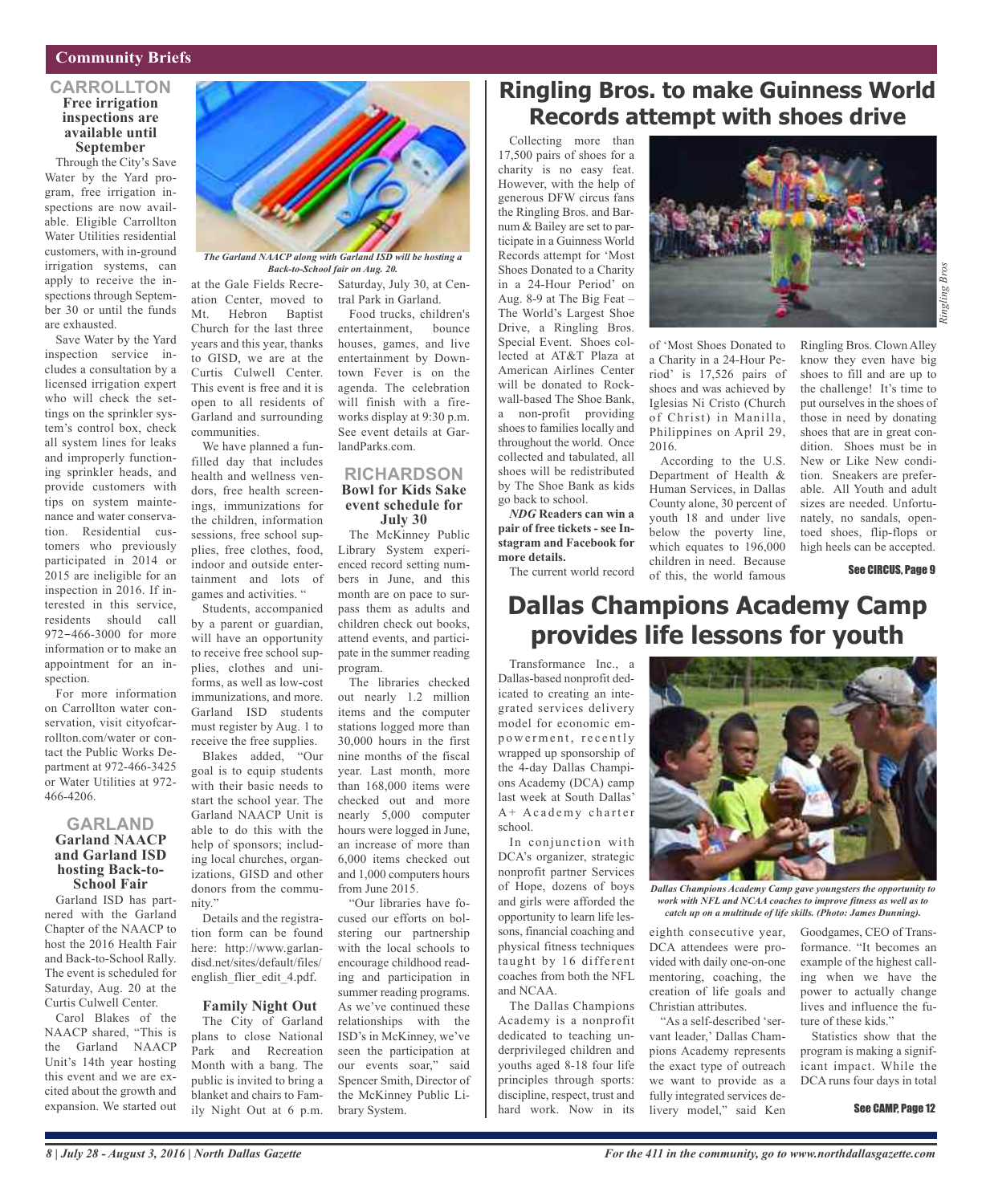#### **Funny or Die Presents The Oddball Comedy & Curiousity Festival in Dallas**

For the fourth consecutive year, Live Nation and Funny Or Die announce the return of the world's biggest comedy tour. Funny Or Die Presents Oddball Comedy & Curiousity Festival Tour 2016 coming to Gexa Energy Pavilion on Friday, Sept. 23 features performances by the world's greatest comedians including: Dane Cook, Sebastian Maniscalco, Tom Segura, Iliza Shlesinger, Bobby Lee,Ali Wong, Jermaine Fowler, Big Jay Oakerson and

Hosted by Roastmaster Jeff Ross. Parking is included in this year's ticket for the event and that the event takes place a week prior to the State Fair of Texas.

"We are thrilled to present another year of amazing comedy to fans across North America," said Geof Wills, President of Live Nation Comedy. "With the breadth of talent we have on this year's epic outing, comedy fans can expect Oddball 2016 to be one of the most entertaining evenings ever assembled!"

## Galaxy Entertainment is **Three music legends line up for one unforgettable show at Fair Park Music Hall**

lining up one massive show to be held on Aug. 6 at the Fair Park Music Hall. Four masters of the past in music are joining forces for an unforgettable night.

Kicking off the show will be a local treat, Ahyonz. Led by Kenya C. this ensemble is an eclectic mix of musical artists comprising one of the hottest, up and coming bands in DFW.

The Bar-Kays are celebrating 50 years in the music industry, having gotten together in 1966. They



have hit the charts numerous times with hits such as "Soul Finger" in 1967, "Son of Shaft" in 1972, and "Boogie Body Land" in 1980.

The Ohio Players have been around even longer, hitting the scene in 1959.

D/FW performance) will be given out to the first 1,000 adults 18+ for each qualifying pair of shoes donated. Please donate shoes prior to

Their songs "Fire" and "Love Rollercoaster" have been covered by numerous other artists throughout the years. Con Funk Shun broke

onto the scene in 1969 and scored numerous hits including 1977's "Ffun" (#1),

7 p.m. so that shoes can be counted and logged for Guinness World Records prior to the end of 24-hour donation cycle, which ends

1978's "Shake and Dance with Me" (#5), 1979's "Chase Me" (#4), 1980s "Got to Be Enough" (#8), and "Too Tight" (#8). To this day, their back beats are samples and used by hip hop artists to form the backbone of even more great music.

The show starts at 8 p.m. Tickets range from \$46.50 to \$86.50 and online purchases are available at www.galaxyentertainmentlive.com, or by credit card by calling 1-800-514- 3849.

#### at 8 p.m.

To learn more and to see how you can participate, visit RinglingCharityShoeDrive.com.



TO PAY ONLINE: WWW.GALAXYENTERTAINEMENTLIVE.COM AYING BY CREDIT CARD, THEY CAN CALL 1-800-514 ETIX (3549)<br>BOX OFFICE: 5959 ROYAL LANE SUITE 542 + DALLAS, TX, 75230

#### 7pm. **CIRCUS,** continued from Page <sup>8</sup>

Circus fans may drop off shoes at the following locations beginning July 15th, with shoes collected in advance being delivered to The Big Feat – The World's Largest Shoe Drive on Tuesday, August 9.

From now until Monday, August 8 at 94.9 KLTY studios and at KLTY events throughout the month of July. KLTY Studios is open Monday through Friday from 8:30am-5:30pm, and is located at 6400 Beltline Road, Suite 120, Irving, Texas 75063. For more information, go to www.klty.com/communityevents.

The Shops at Willow Bend at the customer service kiosk during normal mall hours. The mall is located at 6121 West Park Boulevard, Plano, Texas 75093.

· American Airlines Center at the Administrative Entrance on the north side of the arena on Monday through Friday from 9am-5pm. The arena is located at 2500 Victory Avenue, Dallas, Texas 75219. There will be free parking at the Lexus Parking Garage, which is adjacent to the northeast corner of the arena at 2620 North Houston Street.

· AT&T Plaza at American Airlines Center on Monday, August 8 from 8pm to 10pm and on Tuesday, August 9 from 7am to

Additional drop-off locations listed at RinglingCharityShoeDrive.co m.

The Big Feat – The World's Largest Shoe Drive is a great opportunity for families, scouts, churches, neighborhoods and coworkers to put their best foot forward and help the community. To learn more or ask for donation boxes for your group, visit RinglingCharityShoeDrive.co m.

In addition to the shoe drive, there will be circus celebration as Ringling Bros. attempts to break the world record. On Tuesday,

Aug. 9 from 5 p.m. - 8 p.m., circus fans are invited to bring pairs of shoes to AT&T Plaza at American Airlines Center, where there will be a host of fun activities for Children of All Ages including performances by the world famous Ringling Bros. Clown Alley, face painting, circus games, and more.

An adult 18 years of age and older must be present when shoes are being donating so that they can sign-off on the donation log for Guinness World Records.

Also, those attending the Tuesday evening party will receive a Certificate of Participation, plus a free circus voucher (good for any

#### for entertainment events! North Dailus Gazette is the fastest executive destination. for DFW events, with more than 45,000 monthly coline. readership, 10,000 workly newspaper circulation, and 10.000 weekly acwaictier readorship! Partner with

North Dallas Gazetic, and let us get the word out about your upcoming event!



*Do you have an upcoming event? Contact NDG Entertainment at jbrewer@northdallasgazette.com*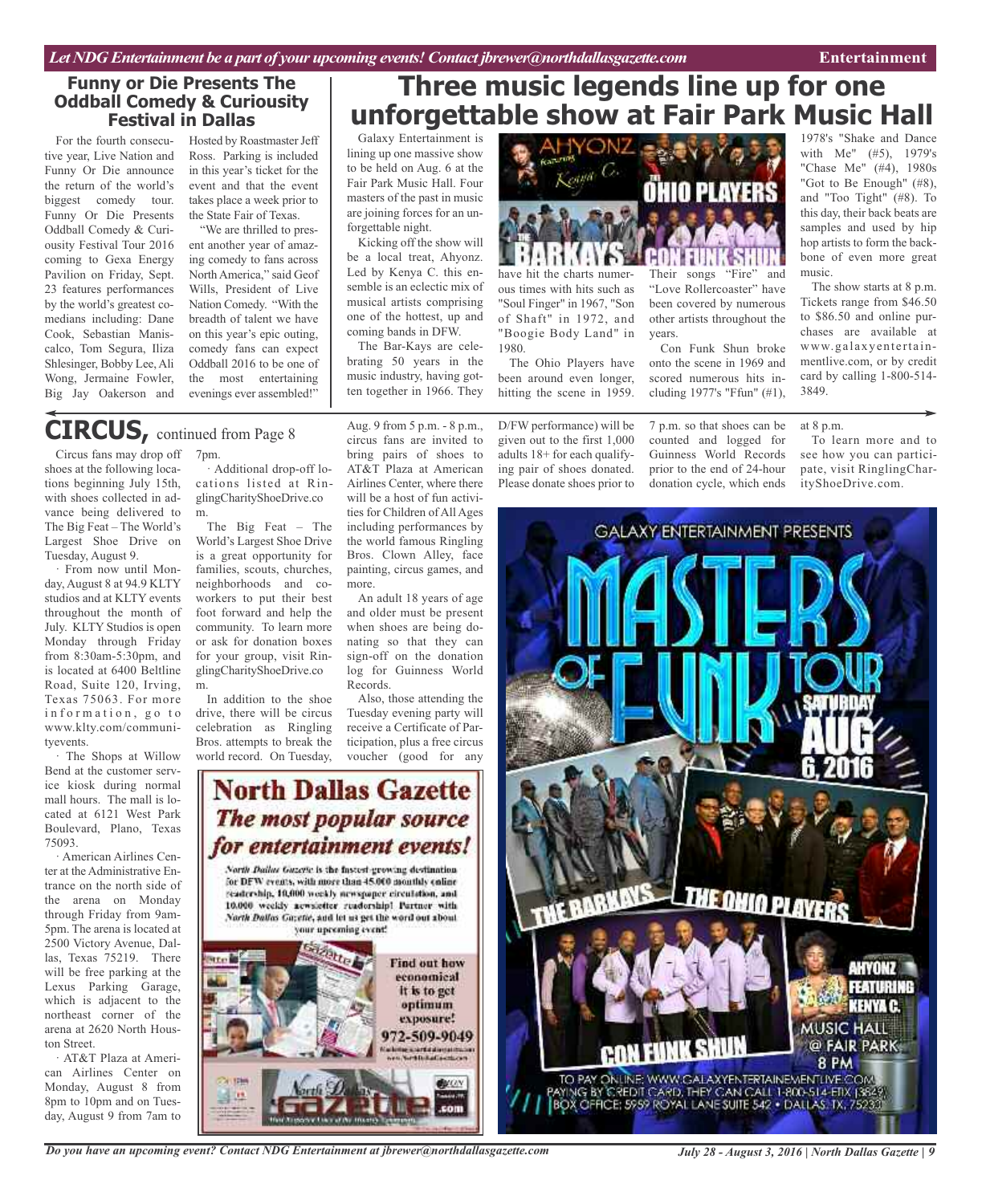# **Win tickets to see Dave Koz and David Sanborn, special guest Chante Moore**

ALW Entertainment is bringing smooth jazz legends Dave Koz and David Sanborn to Dallas on Aug. 7. The special affair kicks off at 12:30 p.m. with brunch at the Fair Park Music Hall. Also appearing is songbird Chante Moore. NDG Readers can enter to win two tickets via Facebook or Instagram.

In the 25 years since the release of his self-titled solo debut album, saxophonist Dave Koz has received nine GRAMMY nominations, had nine No. 1 albums on



*David Sanborn and Dave Koz are set to make great music*

temporary Jazz Albums chart, toured the world and

Billboard's Current Con-been honored with a star on the Hollywood Walk of Fame.

David Sanborn has released 24 albums, won six Grammy Awards, and has had eight Gold albums and one Platinum album. Having inspired countless other musicians, Dave has worked in many genres which typically blend instrumental pop, R&B and lately, more and more traditional jazz. He released his first solo album Taking Off in 1975, but has been playing the saxophone since before he was in high school when he was inspired by the great Chicago blues artists

near his hometown of St. Louis.

Singer and songwriter Chanté Moore shared, "I have been blessed and honored to do what I love for a living for as long as I have,"confides the dynamic songbird. "My fans who have continued with me on my journey have become a part of me and the music."

Moore's genuine connection with her audience has been forged through her intimate and personal songwriting. Chanté's effortless combination of R&B soaked in gospel roots, soul accents kissed with a touch of jazz, and grace with fire, coalesce on her Shanachie Entertainment debut, Moore Is More.

"My heart is overwhelmed with excitement and joy in life and in my music! I have more to give my fans, more than meets the eye, more of the same, and more than what you expect."

Tickets are available at TicketMaster.com.

# **This Weekend in DFW: Give your inner child a break**

By McKenna Wierman *NDG* Special Contributor

Summer is winding down. The days are getting shorter, the cicadas are getting louder, and even though it's hotter than ever, we have arrived at the last weekend in July. Before you know it, it'll be time for back-to-school shopping, dusting off the winter sweaters you've got stored under your bed, and long, gloomy days at work.

So before you kiss the summer goodbye, why not get in touch with your carefree, child-like, fun side? Think about what a 12 yearold you would want to do this weekend, but with a grown-up twist. Get out there and enjoy this last weekend of July before it's time to grow up and get back to the real world.

#### **Saturday 6 p.m. – Central Park in Garland – Family Night Out: Food, Fun & Fireworks!**

What kid doesn't like fireworks? This weekend at Central Park in Garland, join the community for a night of fun the whole family can enjoy. Food, music, games and a big firework finale is the perfect recipe for indulging your inner younger self.



**Friday 5 – 8 p.m. – Katy Trail Ice House – Dallas Blonde Birthday Bash**

There's nothing quite like a Summer a birthday party. This Friday come on down to the Katy Trail Ice House and celebrate with the birthday of none other than Dallas Blonde. There will be birthday cake, music, and of course lots of fun–because after all, don't Dallas blondes have more fun?

**Friday 6 – 9 p.m. – Amon Carter Museum of Modern Art – Sunset Cinema: To Kill a Mockingbird**

Did you even have a childhood if you weren't as-

signed "To Kill a Mockingbird" as summer reading? We all spent at least a few weeks of our young summers lying on our stomachs under the backyard sun, trying to figure out if Boo Radley would ever come out. Well this weekend grabs picnic blanket and head out to the Amon Carter Museum of Modern Art to catch a sunset showing of this classic tale. Let your inner kid get lost Harper Lee's tale of childhood, social justice and summer.

**July 26 – 31 – Samuell Grand Amphitheatre – Picnic in the Park with Junior Players: The Tam-**

#### **ing of the Shrew!**

If you haven't seen a Junior Player's production, I highly recommend it. And while not everyone loved reading Shakespeare in

school, it will defiantly strike a chord with your inner school kid. Bring the whole family out to the Samuell Grand Amphitheater and enjoy laughs, the

summer night air, and one of the most timeless plays ever written. Who knows, maybe your inner child will finally come to appreciate the Bard?





*NDG Entertainment Ticket Giveaway!!! Follow North Dallas Gazette on Facebook, Twitter and Instagram to keep up on all the latest!!!*

*10 | July 28 - August 3, 2016 | North Dallas Gazette*

*Do you have an upcoming event? Contact NDG Entertainment at jbrewer@northdallasgazette.com*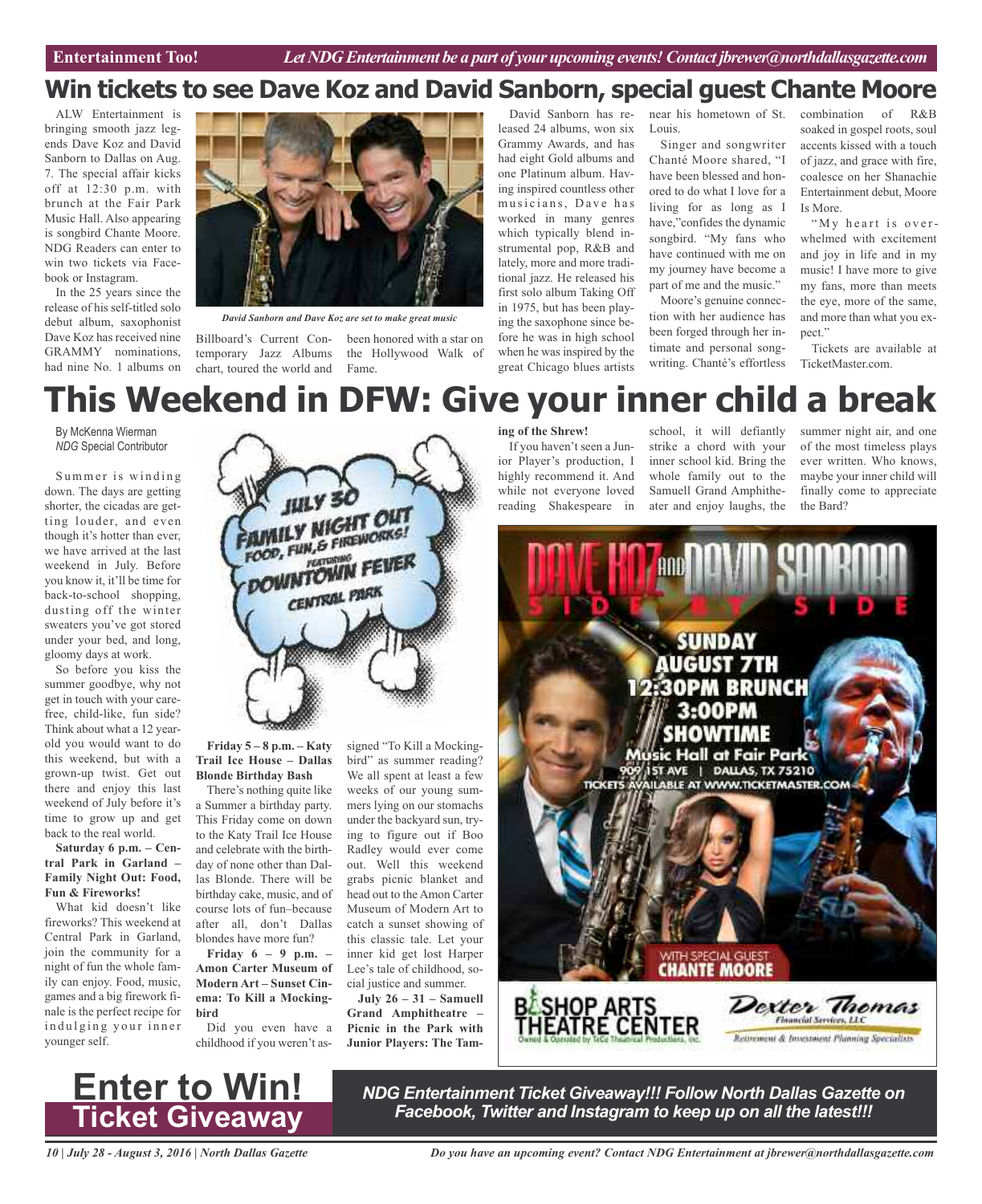# **Financial justice a key focus at 2016 NAACP Convention**

By Charlene Crowell **NNPA Wire Columnist** 

With 2,200 branches across the country and added presence on 60 military installations, five located overseas, the NAACP's grassroots reach is unparalleled.

And throughout its 107 year history, the annual NAACP conference has addressed issues that affect people of color. From the Niagara Movement, to Jim Crow, and discriminatory education, employment and more, the NAACP still stands as this nation's largest and oldest racial justice advocacy organization.

In 2016 another issue just as pressing as those for which the NAACP is historically known — echoed throughout the convention by several speakers and resolutions: financial justice.

"Vote to stop the payday lenders and the car title lenders that come in like vultures and prey on our communities," said Ohio Senator Sherrod Brown, the Ranking Member of the U.S. Senate's Committee on Banking, Housing, and Urban Affairs, on July 18. Similar remarks on finan-

cial justice were also offered See NAACP, Page 16

## **FUN,** continued from Page <sup>6</sup>

an engaging e-learning platform that tens of thousands of kids have already benefited from.

**Learn together:** Mymoney.gov offers activities and lessons for all ages. The website features fun cartoons about American coins to guides on how to budget effectively. Also, World of Cents, a child-friendly game for ages 5 and up designed to help teach the value of money through the concepts of earning, saving and spending money, while incorporating basic math concepts.

Begin with the basics: Knowing the value of money is essential to financial literacy. The sooner children learn how much everyday items are worth, the better. Visa's Practical Money Skills initiative has developed a game, Peter Pig's Money Counter. The game helps children improve basic financial skills such as sorting and counting coins to learn their monetary value. The free game is available online, as an Android app and from Visa's Practical Money Skills website.

**Animate it:** Educational favorite Schoolhouse Rock! makes finance fun with songs about interest, savings accounts, paying bills, and more. Dynamic animation and catchy songs help children learn basic financial facts while having fun. Search for clips on YouTube or pop in a DVD to teach your children these important and practical lessons in a fun and memorable way.

**Play the market:** The Stock Market Game is an online simulation of the global capital markets to engage students grades 4-12. The goal is to teach them the world of economics, investing and personal finance. They have prepared 15 million students for financially independent futures. The game is part of a program provided by the SIFMA Foundation.

**Make it comical:** Visa recently teamed up with Marvel Custom Solutions to create a Guardians of the Galaxy comic. It promotes saving and smart spending and introduces young children to the difference between wants and needs. The comic, "Rocket's Powerful Plan," also features a storyline where saving money in an emergency fund is crucial to helping the Super Heroes. If your children are fans of Rocket, Groot and Ant-Man, they're bound to love this comic featuring the same iconic characters.

**B r i n g i t t o l i f e :** Jump\$tart Clearinghouse offers a variety of games and resources that demonstrate how money skills transfer to real life. Children are challenged to plan their budgets, stretch their money, and be financially responsible. The website also provides a range of educational materials for both parents and teachers.

Additional edutainment resources include: • Pocket Change Kids

• MyMoney.gov Youth **Resources** 

• TreasuryDirect Kids MoneyMemory and Perry's Pennies

• The United States Mint H.I.P. Pocket Exchange games

• Visa's Financial Football and Financial Soccer

**Bottom line:** It's important to teach your children



## **We buy 1998-2006 Models**

- *• Must be in good running condition*
- *• Title must be free from liens*

*• Easy steps to follow, hassle free selling processing. No ad posting, no games with dealership sales.*

*• Quick transaction, you get your cash fast. We pay you on the spot.*

**Call today for appointment at your location 1-972-432-5219 Leave message if no answer, someone will get back to you.**

### **Lewisville Lake Symphony accepting intern applications**

The Lewisville Lake Symphony is now accepting applications for Fall 2016 interns. Applications will be accepted until all positions are filled or Thursday, Sept. 15, whichever comes first.

Applications are available to download from lewisvillesymphony.org/Interns.html. The intern program is for students in grade 8-12 who are excited by

great music. Benefits of the program include the ability to en-

about finance, and edutainment is an effective engaging way to do so. Use these summer months to teach your children important basic personal finance skills. These are critical skills they can use for the

*Nathaniel Sillin directs Visa's financial education programs. To follow Practical Money Skills on Twitter: www.twitter.com/Practical-*

rest of their lives.

*Money.*

hance your resume, find community service opportunities, the opportunity to sit on-stage with an orchestra member during final rehearsal, and to be recognized at concerts, in the program and on the LLS website.

(lewisvillesymphony.org)

Lewisville Lake Symphony is one of seven local groups receiving funding from the City of Lewisville through a grant program designed to foster cultural and fine arts in the community.



A TICKETSURANCE MEMBERSH P PLAN SUBSIDIZES THE COST OF FEES AND FINES RESULTING FROM AN ACCIDENTAL INFRACTION OF YOUR LOCAL OR STATE LAW

A TICKETSURANCE **PLAN CAN PROTECT** YOUR BUDGET FROM UNEXPECTED, **COVERED SITUATIONS** LIKE:



missionen O Stäbiniste O forbatteritzentalen O kilopolitikkerra mile profitamienti al forma futbori vervicine il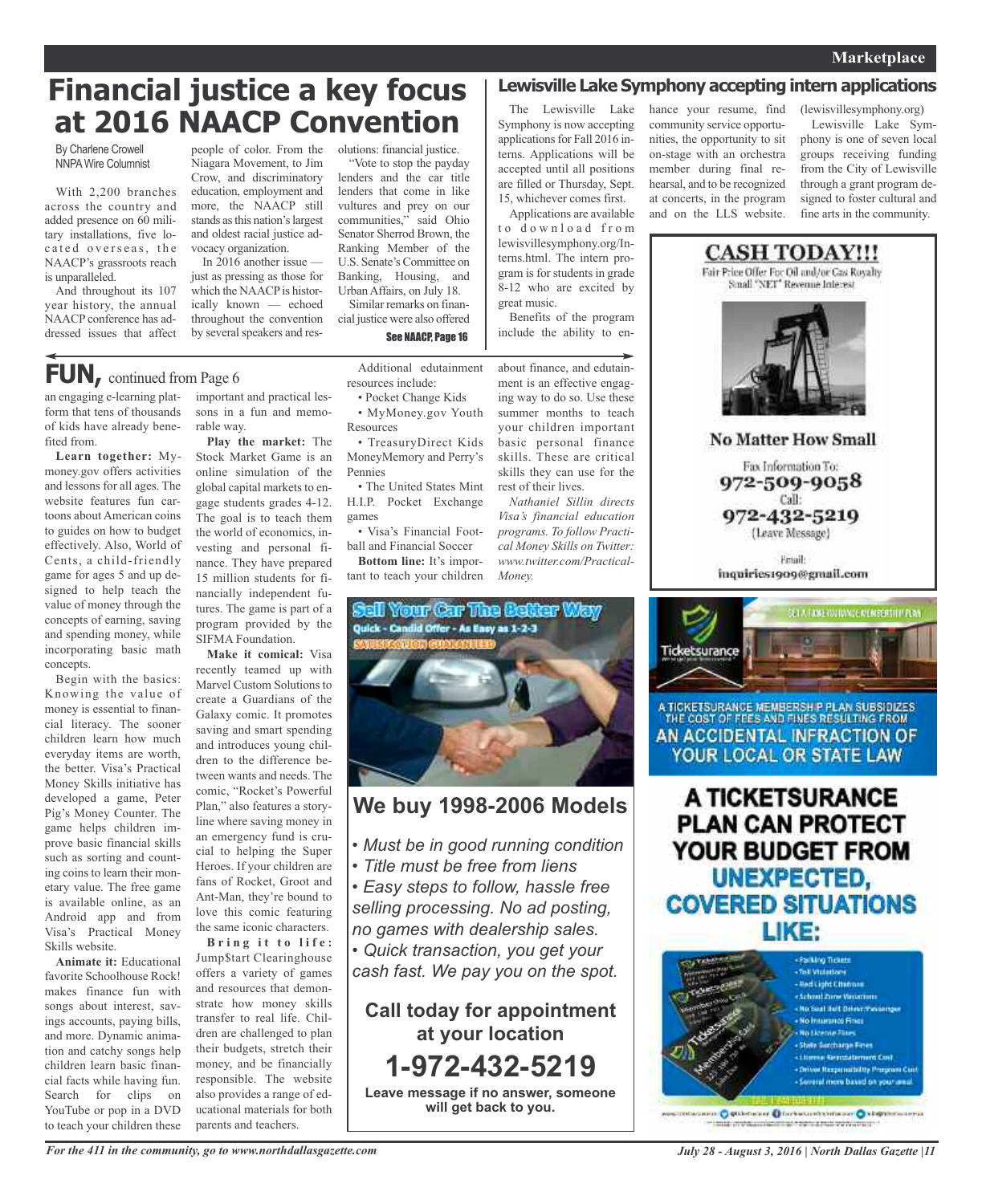# **Top reasons sales managers hire the wrong people**

When numerous sales reps aren't meeting their target numbers, a company's puzzled leaders may go scrambling to figure out the cause.

But it could be the genesis of the problem dates back to when those sales people showed up for a job interview.

"One major reason sales goals aren't met is pretty simple," says Dave Stein, co-author with Steve Andersen of "Beyond the Sales Process: 12 Proven Strategies for a Customer-Driven World" (beyondthesalesprocess.com). "The sales manager hired the wrong people to begin with."

Stein says a number of factors that can cause that to



happen. For example, sometimes sales managers hire someone recommended by a peer or a superior, and disregard their own hiring procedures.

He recalls a personal experience where a CEO needed to hire a vice president of sales. One of the company's board members heavily promoted a favored candidate.

"We had a hiring process in place, but the CEO felt compelled to short-cut it," Stein says. "He asked me to interview the candidate. It took 15 minutes to determine that this candidate wasn't qualified for the job. The CEO hired him anyway."

Six months later, the new VP was gone, Stein says, but only after costing the company millions of dollars in lost opportunities and damaged relationships with customers and business partners.

Stein and Andersen say other reasons sales managers make hiring mistakes include:

• They are behind their

territory coverage plan and are in panic mode. After a little staff turnover, they may find themselves down five reps out of a team of 20. "The instinct is to hire fast and furiously, and that's the problem," Stein says.

• They hire based on gut feel. Many experienced sales managers claim that they know a good sales rep when they see one, but unfortunately they don't, Andersen says. Even the most intuitive sales managers who hire on a gut feeling get it wrong more often than less-experienced managers with a solid set of tools, he says.

• They fall for candidates who sell them during the interview. Salespeople who

drills and in-the-classroom life lessons.

Dallas Champions Academy Director Darell A. Smith gave a glowing assessment of the camp. "These kids are an inspirago from job to job end up gaining a lot of job-interview experience. It may take 10 to 20 interviews for them to land a job. If they change jobs every two years, then after 10 years they have been through 50 to 100 interviews and have become masters at selling themselves, Andersen says.

• They don't effectively check references. The references listed on a job candidate's resume aren't necessarily the best people to talk with. Instead, Stein prefers to contact former managers, customers and peers who aren't listed. Some companies' HR departments may have policies that don't allow blind-reference checks, though.

tion, it never stops for us. It seems to get better with each camp we host. As a community, we need to cherish this next generation of kids. Any one of them can go on to success and

• They don't use proven tools available to them. Stein says those could include assessments, background checks, simulations and behavioral interviews, all of which can provide valuable information.

Finally, Stein and Andersen say even with experienced sales people past performance doesn't necessarily equal future performance.

"They will be doing a different job for a different company," Stein says. "They'll be selling different products to different customers, and against different competitors. Any one of those factors could influence how successful the salesperson will be."

#### achieve the hopes and dreams they may not have considered before participating."

For more information, please visit www.dallaschampionsacademy.com.



#### **Same Day Move-In • GREAT Location!! (Dallas)**

STOP PAYING SO MANY FEES! Our rent is FULL SERVICE. We pay for utilities – electricity, heating, air conditioning, and janitorial services … it's all included! No "Plus-E"– No "CAM."NO PERSONAL OR BUSINESS FINANCIAL HISTORY REQUIRED! GREAT DEALS ON ONE-ROOM SUITES! --- STOP PAYING TOO MUCH RENT! (Just North of Downtown Dallas)

• Surveillance Camera • No Application or Application Fees • Five-Page lease - Short & Simple • Extremely Competitive Rates • Same-Day Move-In • Flexible Lease Terms • On-site Management, Maintenance, Leasing and Space Planning • Ample, Convenient Parking • No Credit Check • Beautiful Glass & architecturally unique Building! **Rent Starting at \$199 per month (9.99/sq.ft.)**

Office / Medical Space 1327 Empire Central (@ I-35 Stemmons Freeway) Dallas, TX 75247 (972) 432-5219

# **CAMP,** continued from Page <sup>8</sup>

length, the fourth and final day is an invitation-only callback for those camp attendees who have shown the most potential in learning the four principles. Dubbed the Day of Champions College Combine, these exemplary campers are provided with additional character and skill development sessions while also being provided with oneon-one assistance for the college application process from a college retention specialist. In addition, Transformance provided a special classroom presentation on basic financial principles called "Money and Credit". DCA figures show that 70 percent of those attending the special fourth day of the camp go on to receive scholarships to university or community colleges.

"There's a dual-generation strategy," said Ruth Ferguson of Services of Hope. "If we can reach these kids at an early enough age, we can prevent poor financial habits such as falling prey to predatory lending practices. Our goal is to check in with these attendees year-round at specific touchpoints to rein-

While the 4-day camp was held in the midst of summer, the boys and girls

force our message."

appeared unaffected by the searing outdoor heat. Encouraged to run to each station or session – "No walking!" was a popular refrain, the kids eagerly participated in on-the-field football

#### **McCARTHY REQUESTS BIDS**

McCarthy requests bids for the "DFW Airport Taxiway Y Bridge Reinforcement for Group VI Aircraft Project" located at DFW Airport, Grapevine, TX. Bids are due to McCarthy by August 16, 2016 at 11am CST.

Project involves the strengthening and reinforcement of the Taxiway Y bridges crossing International Parkway to carry Group VI Aircraft, and involves demolition of existing concrete deck, installation of a debris shield bolted to the girder webs, reinforcement to the girders, transverse stiffener modifications, and construction of a new concrete deck. Bid documents are available for review at McCarthy's Building Connected online plan room.

Please contact McCarthy for instructions on how to obtain documents. McCarthy is an Equal Opportunity Employer. Submit bids to civilbidtex@mccarthy.com. Phone (972) 991-5500 – McCarthy Contact: Chuck Shive cshive@mccarthy.com.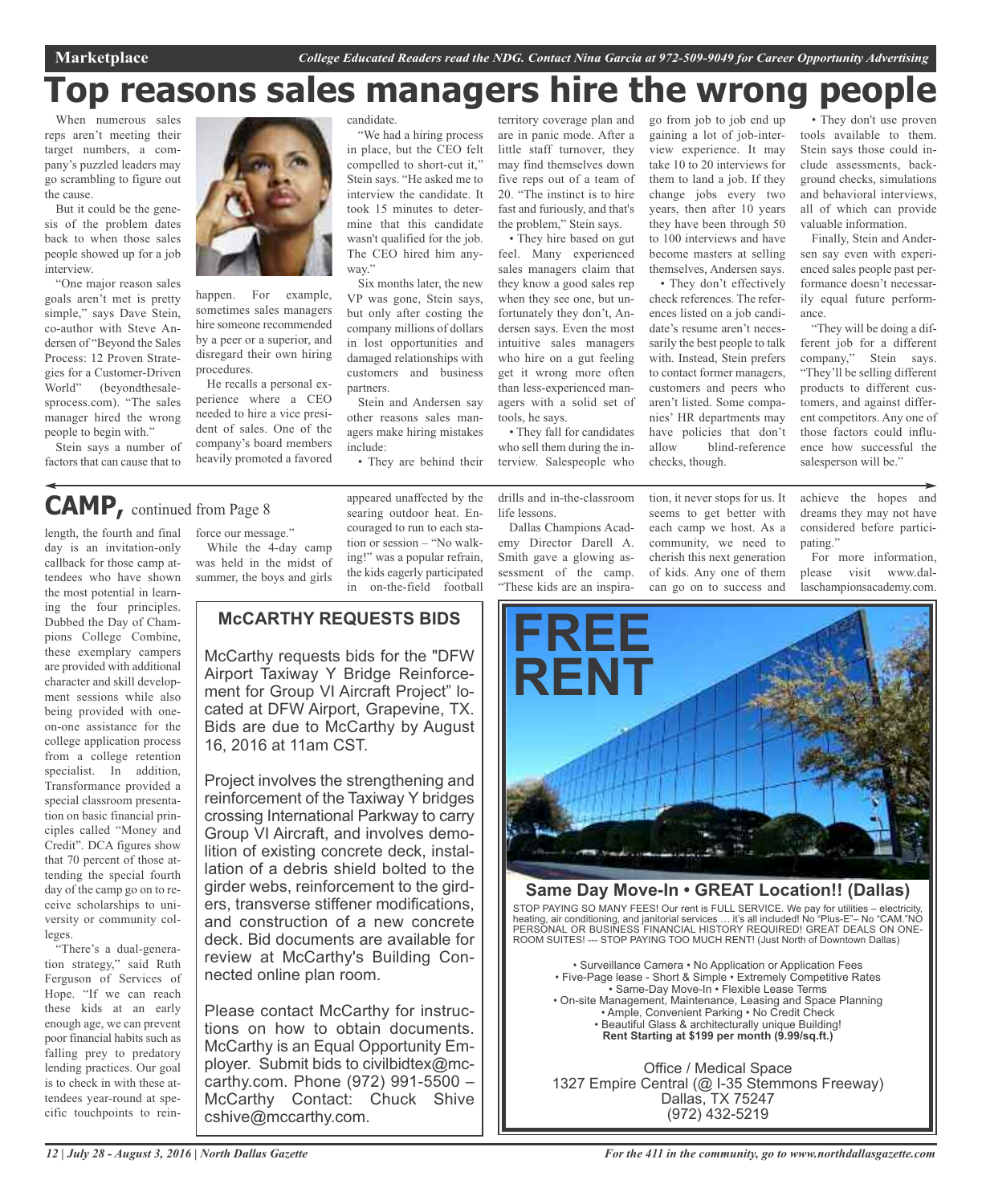#### *On a quest for qualified candidates? Contact Nina Garcia at 972-509-9049* **Career Opportunity**

# **State Fair of Texas seasonal job applications are now available online**

Are you an outgoing, friendly and energetic person who likes to celebrate all things Texan? Join Big Tex's team for the 2016 State Fair of Texas.

Working at the Fair is just as fun as a visit to the annual event. The State Fair provides more than 6,000 seasonal job opportunities every year, with approximately 1,500 to 1,600 people employed directly by the State Fair of Texas.

As the annual event is a collection of small businesses, the remaining seasonal positions report to independent contractors including concessionaires, ride operators and vendors.

Applications for seasonal positions can now be found online, with opportunities available in the following departments: Coupon Sales, Creative Arts, Special Events, Exhibits, Food Service, Gates, Livestock Operations, Maintenance, Midway Games, Security, Ticket Office and Tram Operations.

To apply for a seasonal position at the State Fair of Texas, visit BigTex.com/Jobs. Don't have a computer? No

#### problem. Visit your local **Dallas Black Chamber of Commerce seeking Interim President applicants**

The Dallas Black Chamber of Commerce is celebrating its 90th year as an advocate for the creation, growth and general welfare of African American businesses in Dallas and the North Texas region.

The Interim President will lead and manage the chamber during an executive search for a permanent President and assist with the transition of leadership. The position will be for at minimum of six months and the Interim President can apply for the permanent President position.

Send resume to dljames@dbcc.org with job code IP1 in the subject line of email. Within the body of the email, please answer the following questions:

• Why are you passionate and interested in the position? • What proven success (examples) do you have in the qualifications and experience required of the position?

• What is the greatest ac-

**Owner Operators!** Home Daily, Benefits! CDL-A, 1Yr. Exp, Great Driving Record, Pneumatic Tank & End Dump. **sunsetlogistics.com** 817-589-1455 or 888-215-4285

complishment you can bring to the organization?

• What positive feedback have you been given by your supervisor or clients at you current or former employer?



public library to see if it has computers available for job seekers, or this year the State Fair is partnering with several local computer labs that will allow people to use their facilities to complete the online application process.

Please find details on some of the participating locations below:

In partnership with the Wilkinson Center: Eastfield College, Pleasant Grove Campus (802 S. Buckner Blvd., Room 222). Contact: Myra Collins at 214-821- 6380 x 214.

• Friday, July 29, 9 a.m. – 12 p.m.

- Friday,August 5, 9 a.m. 12 p.m.
- Friday,August 26, 9 a.m. – 12 p.m.

TR Hoover Community Center (5106 Bexar St.) Call 214-421-2420 for more info. • Monday,August 8, 3 p.m.

 $-4:30$  p.m. •Tuesday,August 9, 3 p.m.

– 4:30 p.m. • Wednesday,August 10, 3

p.m. – 4:30 p.m.

Cornerstone Baptist

See PARK, Page 16

#### **North Dallas Gazette is looking for a Writer / Stringer in the Irving Area.**

Candidate would cover Irving City Council Meetings & Irving ISD Board Meetings.

Also, Candidate would be a contributing writer, submitting general interest stories from the Irving area.

Interested?

**Send resume and writing samples to: inquiries1909@gmail.com**

# **Experienced Print & Web advertising Indoor sales.**

12.00 to 15.00 per hour against commission. Candidate must have 3 years of Verifiable experience. Must be able to sell minority Media, Print & Web 25 to 30 hours weekly. Must be highly motivated and a Self-Starter.

**ONLY EXPERIENCED ADVERTISING CANDIDATE SHOULD APPLY.** Send Resume to:

**Inquiries1909@ gmail.com** Or leave message @ **972.432.5219**



**DO YOU WANT AN EXCITING AND REWARDING CAREER?**

**Attention Suppliers of Goods, Services and Construction Review Competitive Opportunities at www.bidsync.com www.garlandpurchasing.com 972-205-2415**

**GARLAND** 

**PURSUE A CAREER AS A POLICE OFFICER OR FIREFIGHTER!**

• Competitive wages<br>• Array of benefits<br>• Education incentive pay<br>• ...and more

REGISTER ONLINE TO TAKE THE CITY OF IRVING'S NEXT CIVIL SERVICE ENTRANCE EXAM

#### *www.cityofirving.org*

*The City of Irving does not discriminate on the basis of race, sex, religion, age or disability in employment or the provision of services.*

**Statewide African American Press\Association is seeking a statewide sales representative.**

The Texas Publish-

ers Association is seeking a statewide sales representative to

represent the overall sales objective for the organization. Individual must have a proven sales track record with local and regional sales strategies.

Also the individual must be:

- A self-starter
- Have excellent written and verbal communication skills
- A visionary
- Professional

• Have excellent organizational skills Previous advertising agency and direct sales experience a plus. Position is commission based.

Serious inquiries only. **Please email resume to inquiries1909@gmail.com or leave a message for the position at 972-432-5219.**

OPPORTUNITY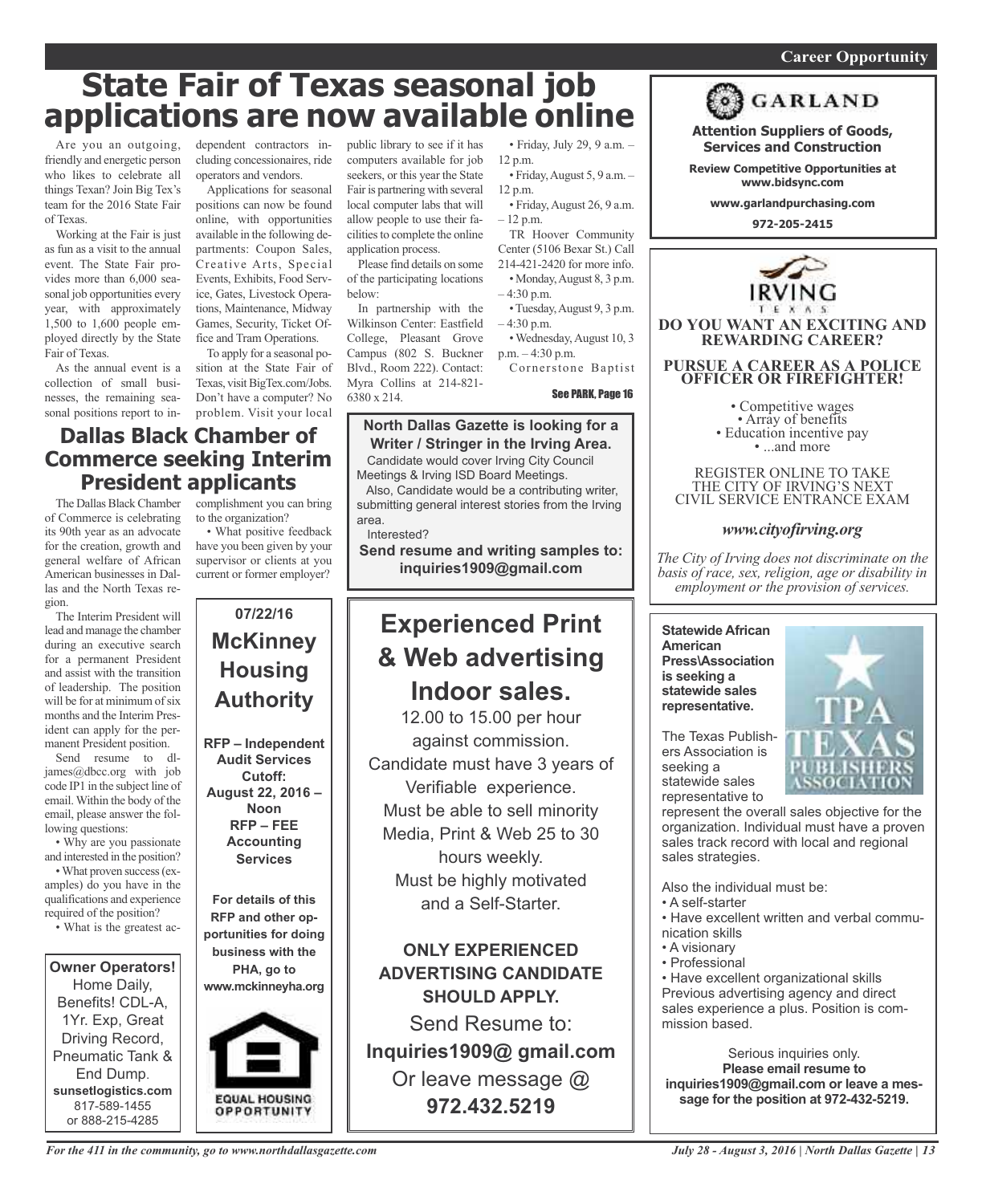#### **BETHEL BIBLE FELLOWSHIP, CARROLLTON (APLACETOBELONG)**

#### **August 7, 9:45 a.m.**

You're invited to our Sunday Morning "Prayer and Meditation" followed by Morning Worship Service at 10 a.m. See what God is doing through and with us; you will be blessed.

#### **August 7, 12 Noon**

How do you impact others? Join us Sunday at noon in Bible Study; Senior Pastor Woodson or Pastor Brenda Patterson will teach a series on "Design for Discipleship, Book 4, Chapter 1."

#### **August 10, 7 p.m.**

Join us in Wednesday's Prayer and Bible Study Class with Senior Pastor Woodson and Pastor Brenda Patterson teaching a series on "Design for Discipleship, Book 4. Chapter 1." Spiritual maturity is Spiritual maturity is God's desire for you. It's Time to Grow; Ephesians 4:12 & 13.

Dr. Terrance Woodson, Senior Pastor 1944 E. Hebron Parkway Carrollton, TX 75007 972-492-4300 www.bethelbiblefellowship.org  $\mathcal{L}_\mathcal{L}$  , where  $\mathcal{L}_\mathcal{L}$  is the set of the set of the set of the set of the set of the set of the set of the set of the set of the set of the set of the set of the set of the set of the set of the set of the

#### **CHRIST COMMUNITY CHURCH IN RICHARDSON**

**August 7, 8:45 a.m. and 11 a.m.** You're invited to our Morning Services as we worship, honor and praise God for His blessings.

#### **August 10,**

Join us at 12 Noon with Rev. Viveca Potter teaching on the Word of God; come back at 6:45 p.m. for Corporate Prayer and stay for Senior Pastor Autry at 7:30 p.m. teaching the Word of God. Our youth will come for Food and Fellowship at 7 p.m. followed by Bible Study at 7:30 p.m.

Dr. Terrence Autry, Senior Pastor 701 Centennial 972-991-0200 Richardson, TX 75081 www.Christcommunityrichardson.org

#### **FELLOWSHIP CHRISTIAN CENTER CHURCH IN ALLEN "THE SHIP"**

#### **August 7, 8 a.m.**

You're invited to join us at our main campus at 200 West Belmont Drive for Morning Worship Services followed by our Sunday Worship Services at Bolin Elementary School in Allen, Texas 75002, you will be blessed.

#### **August 10, 12 p.m.** Join us in our Wednesday's 12 Noon-Day Live, Prayer and Bible Study and/or our Wednesday Night Live, Prayer and Bible Study at 7 p.m. to learn more about God's Word at the Joycie Turner Fellowship Hall, 200 West Belmont Drive in Allen. Be encouraged by God's plan for your maturity and His glory; and most

**August 28, 7 p.m.**

of all, be prepared to grow.

**Every 4th Sunday** Calling All Youth! Join our Hype Sunday Worship on our main campus at 200 West Belmont Drive for fun and fellowship and be blessed

Dr. W. L. Stafford, Sr., Ed. D. Senior Pastor

5705 Cheyenne Drive at Bolin Elementary School in Allen 75002 for Sunday Morning Worship and the Admin. Building Address is 200 W. Belmont Drive Allen, TX 75013 972-359-9956 www.theship3c.org

#### **INSPIRING BODY OF CHRIST CHURCH, Let's Go Fishing! MATTHEW 4:19**

 $\overline{\phantom{a}}$  , and the set of the set of the set of the set of the set of the set of the set of the set of the set of the set of the set of the set of the set of the set of the set of the set of the set of the set of the s

**August 7, 7:30 and/or 11:30 a.m.** You're invited this Sunday as we praise, worship, honor and magnify God's Holy name.

#### **August 8, 7 p.m.**

Join us in Monday School as we grow in God's Word and learn what God has to say to us.

#### **August 12, 7 p.m.** All men, you're welcome to our Men's Friday Night Service for fellowship and learning what God requires of men as leaders of households and in the community.

Pastor Rickie Rush 7701 S Westmoreland Road Dallas, TX 75237 972-372-4262 www.Ibocchurch.org

#### **MT. OLIVE CHURCH OF PLANO (MOCOP)**

**August 7, 10 a.m.** Join us for Worship Service as we praise and worship God for His Honor and His glory; and don't forget to comeback at 7 p.m. for our Brazilian Church.

**August 10, 7 p.m.** You're invited to our Wednesday's Bible Study class; you will learn what God has to say to us. Come to be encouraged by God's plan for your spiritual growth and His glory.

Pastor Sam Fenceroy Senior Pastor and Pastor Gloria Fenceroy 300 Chisholm Place Plano, TX 75075 972-633-5511 www.mocop.org  $\mathcal{L}$  , and the set of the set of the set of the set of the set of the set of the set of the set of the set of the set of the set of the set of the set of the set of the set of the set of the set of the set of the set

#### **NEW MOUNT ZION BAPTIST CHURCH**

**August 10-11, 7 p.m.** Join us for our Back-to-School Youth Revival. Our guest evangelist will be Minister David E. Hogg of Mount Olive Baptist Church, Arlington, Texas.

**August 13,** Get Ready for the Best

#### Investors Liquidation Sale: **Laurel Land Cemetery Burial Plot For Sale (one space) Section # 3, Space # 15, Lot # 20**



Laurel Land Cemetery charges for cost of single Plot: \$3995.00 Discount Amount, if you act right away: <\$1745.00> (your savings) Your Cost: \$2250.00

> **Call Today! 972.432.5219** (leave message,if no answer)

YOUTH SUMMIT EVER! This is for Saturday, August 13, 9:00 a.m. – 2:00 p.m. at Churchhill Recreation Center. Call the church for details.

Dr. Tommy L. Brown Senior Pastor 9550 Shepherd Road Dallas, Texas 75243 214-341-6459 www.nmzb.org

#### **SHILOH MBC IN PLANO (WHERE COMMUNITY BECOMES FAMILY)**

 $\mathcal{L}_\text{max}$  , which is a set of the set of the set of the set of the set of the set of the set of the set of the set of the set of the set of the set of the set of the set of the set of the set of the set of the set of

**August 7, 8 a.m. And 11 a.m.** Join us for Worship Services and fellowship as we give God all glory, honor and praise.

#### **August 10, 7 p.m.**

You're invited to our Wednesday's Bible Study to learn more about God's Word. Come and be encouraged by God's plan for your maturity and growth; it's all for His glory and His honor.

Our church ministries offer opportunities for motivation and growth; join us and see.

Dr. Isaiah Joshua, Jr. Senior Pastor 920 E. 14th Street Plano, TX 75074 972-423-6695 www.smbcplano.org



Kedra A. Flowers CPA PC

### www.**IRSsafe**.com

NDG now has a "Special Advertising Package"for churches and non-profit organizations that need to let the community know about your Special Event.

#### Opportunity You Can Measure...

#### **Church Events**

- Church Anniversary
- Pastor's Anniversary
- Women's Day
- Men's Day

#### **Non-Profit Org. Events**

- Fundraisers
- (Concerts)
- Special Events
- (Personal or Community)

# Special Rate \$199

(Black & White, per insertion) Ad size - 4.905"x 6"(Quarter Page, B&W) (NOTE: Color Ad \$75 extra per inserion) Production disclaimer - NDG ad meake-ready is not included in promotion. Layout/production of "copy ready"ad will be a nominal extra cost. E-mail ad copy to: Marketing@NorthDallasGazette.com or call our Marketing Department today! 972-509-9049



#### **Church Happenings www.NorthDallasGazette.com**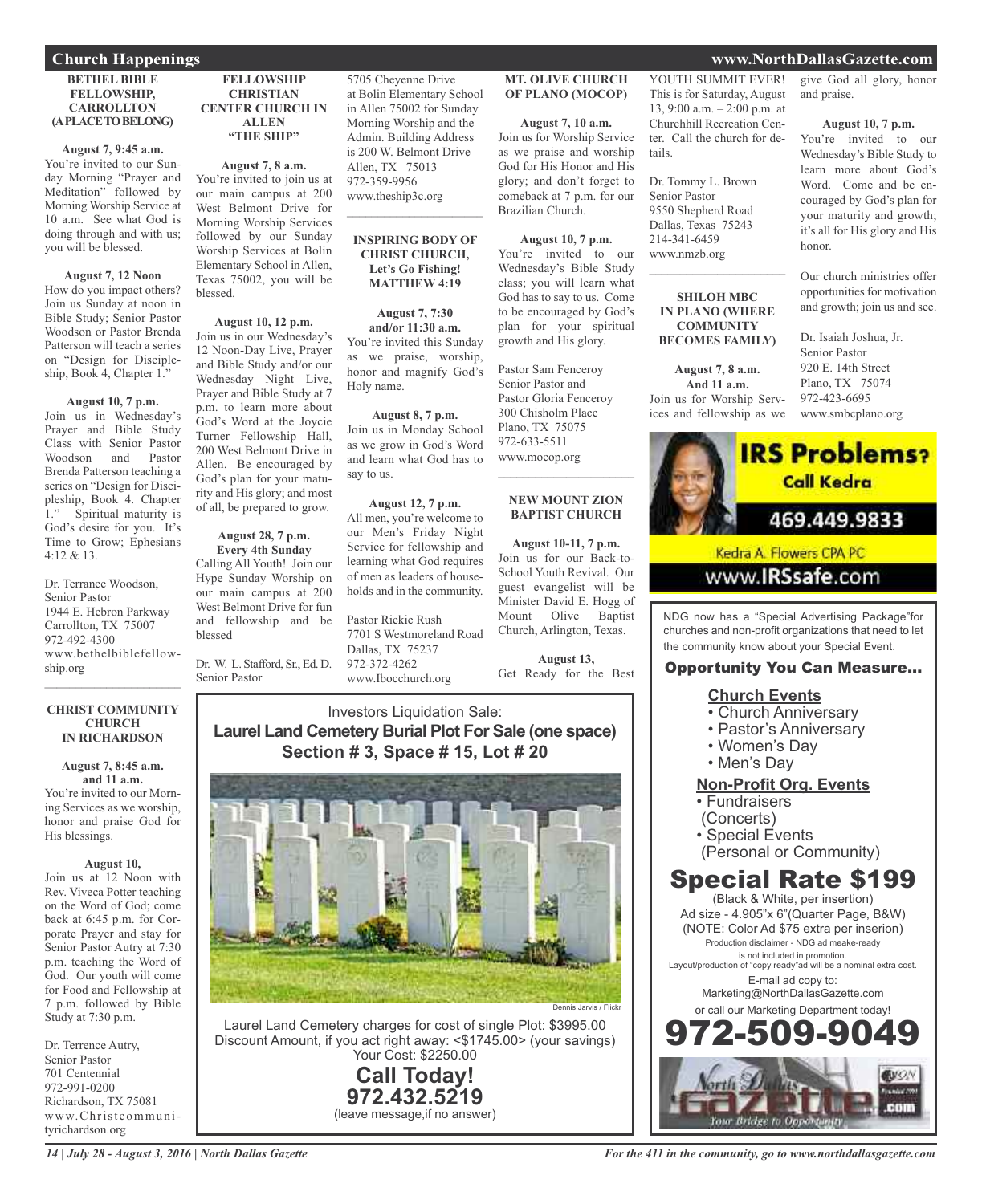# **Being what you were born to be**



*Send email to: businessoffice@ northdallasgazette.com to sign up for Sister Tarpley's weekly electronic newsletter.*

"And said, Naked came I out of my mother's womb, and naked shall I return thither: the Lord gave, and the Lord hath taken away; blessed be the name of the Lord. In all this Job sinned not, nor charged God fool-<br>ishly." Job 1:21 & 22 Job 1:21 & 22 (KJV)

Does a bumblebee walk on the ground all the time, never flying? Can a caterpillar fly, or does it crawl all the time? If you said, "No," to either of those two questions you would be partially correct.

Actually, a beekeeper said that often when a bumblebee's wings fail to develop, as they should, the bumblebee walks on the ground for his lifetime.

The bumblebee must struggled and fight to get

fluid from its body into its wings to get them strong enough to fly.

And a caterpillar can fly, but something must occur first. The caterpillar must struggle and fight its way out of a cocoon in order to become a butterfly.

The butterfly begins life as a caterpillar, a wormlike larva that spins a cocoon for itself. For weeks, the larva remains hidden within the cocoon as it undergoes metamorphosis and in the end the butterfly emerges and flies.

As humans if we witness the struggle and fight of the bumblebee or the caterpillar, we might be tempted to help them both to speedup the process, but that's the worst thing we could do for either one.

The struggle and fight is what enables both to fly. The bumblebee and the butterfly both need adversity to become what God intended them to be. So do humans.

The book of Job is the story of a wealthy and successful community leader

North Dallas Gazette takes a moment to reflect on the past with

righteous businessman with huge holding of livestock and real estate; read his story and see what struggles that he went through before the end of his life.

As I approach my 75th birthday on August 2, 2016, I begin looking back on my

named Job. He was also a life. I became a Christian my senior year at Prairie View A & M University. Later, after I received my

> B.S. Degree I married, birthed two children, Jarrell and Sheila and started my serious studying of God's word for my spiritual growth.



*Sister Tarpley standing in front of the Delorean Time Machine at the Grand Opening of the first major luxury, six floors hotel (the Courtyard Marriott) in Carrollton, Texas through the major effort of former mayor, the honorable Ron Branson, picture by Bruce Wolpert, This Green Screen.*



As I would often tell my children, "It's only what you do for Christ that will last." Make no mistake about that statement; it is not works that guarantees eternal life, but faith in Jesus Christ and what He did for all mankind at the cross.

Since becoming a believer in Christ, my focus is obeying God, the Bible says, "Now therefore, if ye will obey my voice indeed, and keep my covenant, then ye shall be a peculiar treasure unto me above all people: for all the earth is mine:" Exodus 19:5.

Also, "Ye shall walk after the Lord your God, and fear him, and keep his commandments, and obey his voice, and ye shall serve him, and cleave unto him." Deuteronomy 13:4.

Last week I was asked, "What is the greatest accomplishment that I believe I have made in my 75 years of living?" I said, "The fact that my children, their spouses and children are faithfully serving God.

And through the many prayers of their parental grandmother and my seek-

See BORN, Page 16







Islah Joshua, Jr. Fustor

SMBC: A church Focused on Excellence while Teaching the Word. Preaching the Gospel, Reaching the World

Worship Times: 8 and 11 a.m. Sunday School: 9:45 a.m. Mid-week: Wednesday at 7:00 p.m. Youth Church: Every 3rd, 4th, and 5th Sunday at 10:45 a.m. AWANA: Wednesday at 6:30 p.m. Contact Information: 972-423-6695 www.smbcplano.org



*For the 411 in the community, go to www.northdallasgazette.com*

*July 28 - August 3, 2016 | North Dallas Gazette | 15*